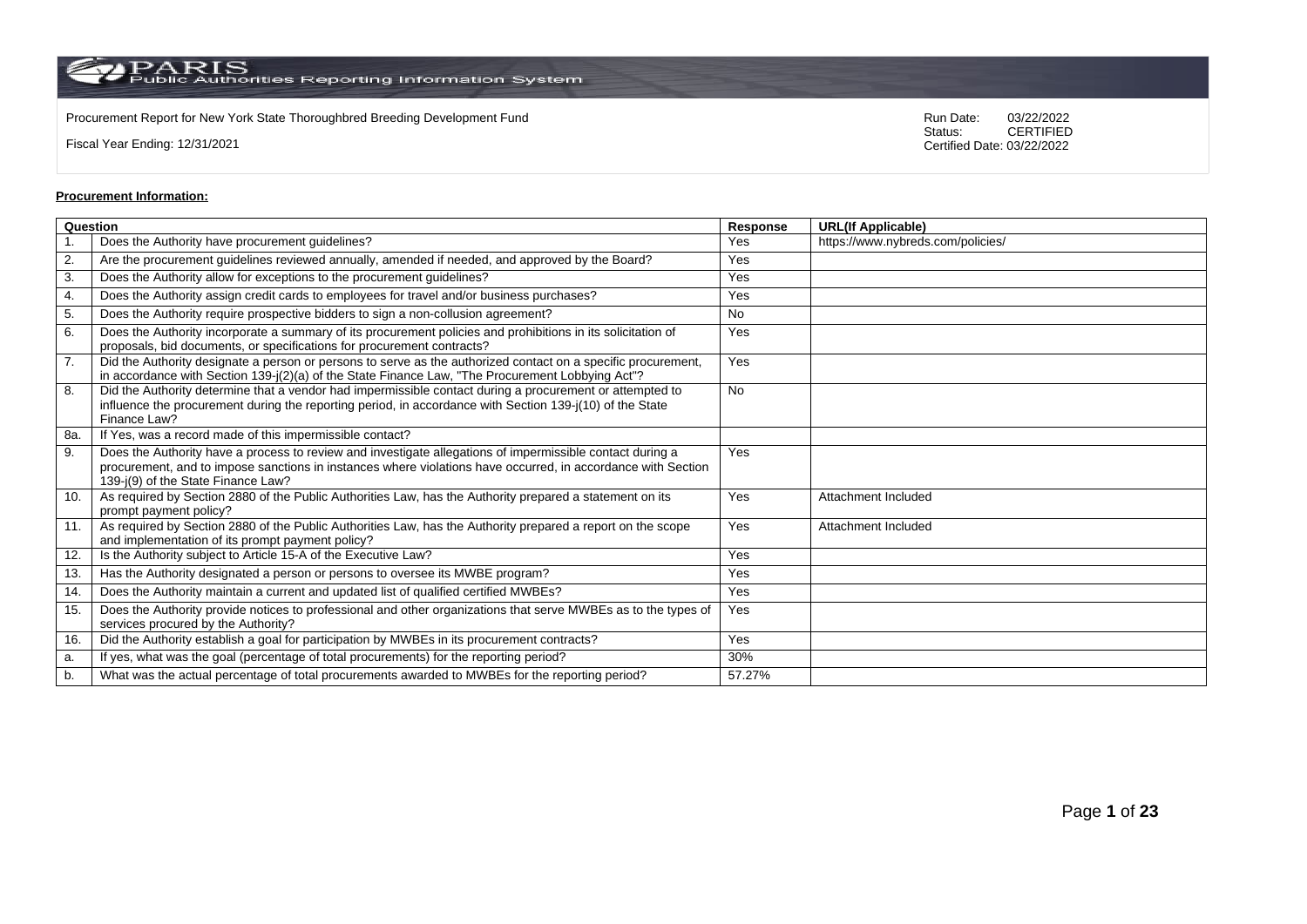$\operatorname{PARIS}_{\text{Public Authorities}}$  Reporting Information System

Procurement Report for New York State Thoroughbred Breeding Development Fund<br>
Status:
CERTIFIED

Fiscal Year Ending: 12/31/2021

CERTIFIED Certified Date: 03/22/2022

| 1. Vendor Name                                                                                                 | <b>ACTT Naturally, Inc.</b>   | <b>Type Of Procurement</b>                                             | Other                                   |
|----------------------------------------------------------------------------------------------------------------|-------------------------------|------------------------------------------------------------------------|-----------------------------------------|
| <b>Transaction Number</b>                                                                                      |                               | <b>Award Process</b>                                                   | Non Contract Procurement/Purchase Order |
| <b>Procurement Description</b>                                                                                 | 2021 promotional sponsorships | <b>Award Date</b>                                                      |                                         |
| Amount Expended for Fiscal Year                                                                                | \$5,000.00                    | <b>Begin Date</b>                                                      |                                         |
| Amount Expended for Life to Date                                                                               |                               | <b>Renewal Date</b>                                                    |                                         |
| Does the Contract have an End Date                                                                             |                               | <b>End Date</b>                                                        |                                         |
| <b>Current or Outstanding Balance</b>                                                                          |                               | Amount                                                                 |                                         |
| <b>Number of Bids or Proposals</b><br><b>Received Prior to Award of Contract</b>                               |                               | <b>Fair Market Value</b>                                               |                                         |
| Is the Vendor a NYS or Foreign<br><b>Business Enterprise?</b>                                                  | <b>NYS</b>                    | Explain why the Fair Market Value is<br>less than the Amount           |                                         |
| Is the Vendor a Minority or Women -<br><b>Owned Business Enterprise?</b>                                       | <b>No</b>                     | <b>Status</b>                                                          | <b>COMPLETED</b>                        |
| <b>Exemption from the Publication</b><br>Requirements of Article 4C of the<br><b>Economic Development Law?</b> |                               | Were MWBE Firms Solicited as Part of<br>this Procurement Process?      |                                         |
| If Yes, basis for Exemption                                                                                    |                               | <b>Number of Bids and Proposals</b><br><b>Received from MWBE Firms</b> |                                         |
| <b>Address Line 1</b>                                                                                          | P.O. Box 224                  |                                                                        |                                         |
| <b>Address Line 2</b>                                                                                          |                               |                                                                        |                                         |
| City                                                                                                           | <b>GREENWICH</b>              |                                                                        |                                         |
| <b>State</b>                                                                                                   | <b>NY</b>                     |                                                                        |                                         |
| <b>Postal Code</b>                                                                                             | 12834                         |                                                                        |                                         |
| Plus <sub>4</sub>                                                                                              |                               |                                                                        |                                         |
| <b>Province/Region</b>                                                                                         |                               |                                                                        |                                         |
| Country                                                                                                        | <b>United States</b>          |                                                                        |                                         |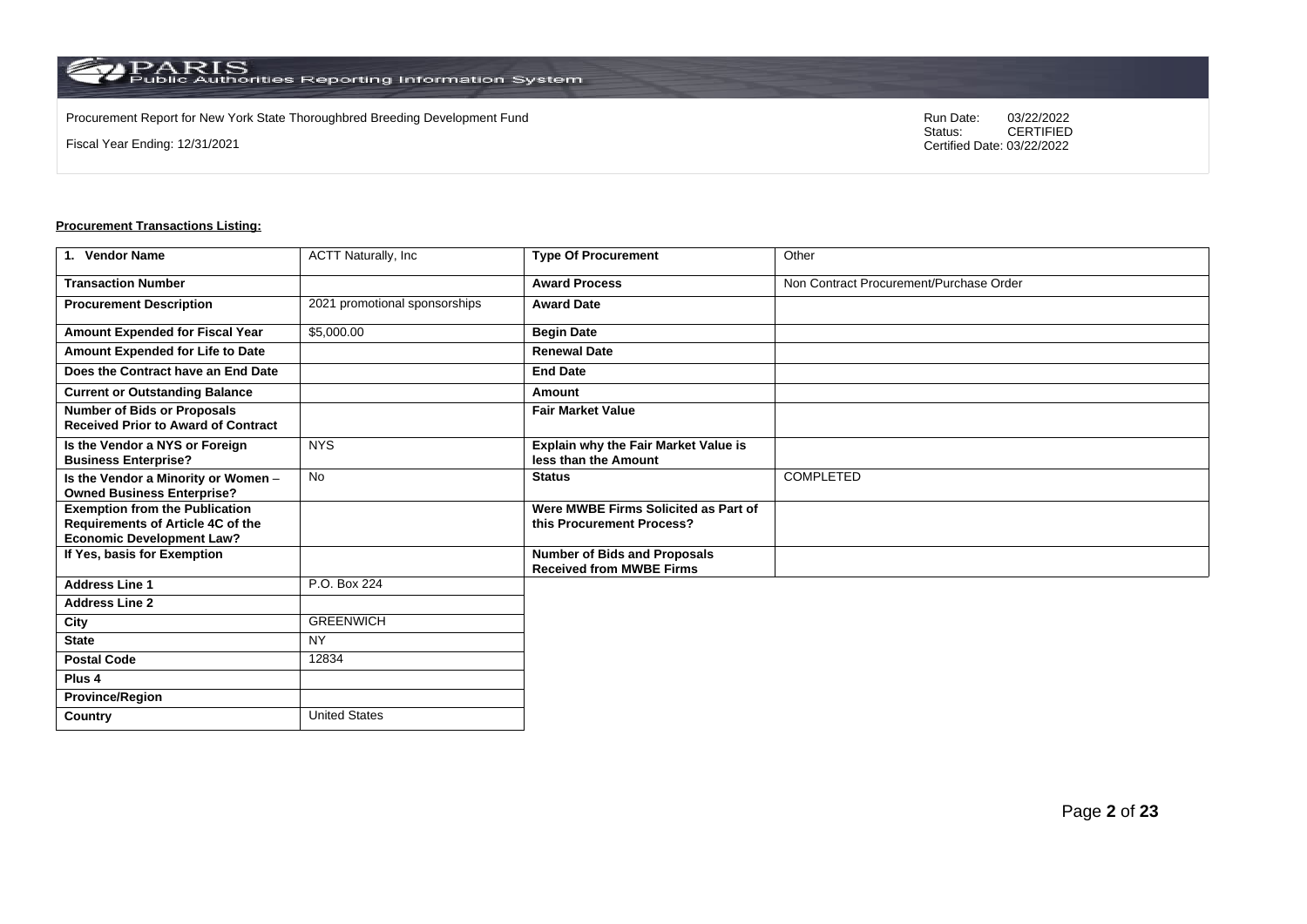Procurement Report for New York State Thoroughbred Breeding Development Fund<br>
Status:
CERTIFIED

Fiscal Year Ending: 12/31/2021

CERTIFIED Certified Date: 03/22/2022

| 2. Vendor Name                                                                                                 | Akindale Thoroughbred Rescue | <b>Type Of Procurement</b>                                        | Other                                   |
|----------------------------------------------------------------------------------------------------------------|------------------------------|-------------------------------------------------------------------|-----------------------------------------|
| <b>Transaction Number</b>                                                                                      |                              | <b>Award Process</b>                                              | Non Contract Procurement/Purchase Order |
| <b>Procurement Description</b>                                                                                 | 2021 promotional sponsorship | <b>Award Date</b>                                                 |                                         |
| Amount Expended for Fiscal Year                                                                                | \$25,000.00                  | <b>Begin Date</b>                                                 |                                         |
| Amount Expended for Life to Date                                                                               |                              | <b>Renewal Date</b>                                               |                                         |
| Does the Contract have an End Date                                                                             |                              | <b>End Date</b>                                                   |                                         |
| <b>Current or Outstanding Balance</b>                                                                          |                              | Amount                                                            |                                         |
| <b>Number of Bids or Proposals</b><br><b>Received Prior to Award of Contract</b>                               |                              | <b>Fair Market Value</b>                                          |                                         |
| Is the Vendor a NYS or Foreign<br><b>Business Enterprise?</b>                                                  | <b>NYS</b>                   | Explain why the Fair Market Value is<br>less than the Amount      |                                         |
| Is the Vendor a Minority or Women -<br><b>Owned Business Enterprise?</b>                                       | No                           | <b>Status</b>                                                     | COMPLETED                               |
| <b>Exemption from the Publication</b><br>Requirements of Article 4C of the<br><b>Economic Development Law?</b> |                              | Were MWBE Firms Solicited as Part of<br>this Procurement Process? |                                         |
| If Yes, basis for Exemption                                                                                    |                              | Number of Bids and Proposals<br><b>Received from MWBE Firms</b>   |                                         |
| <b>Address Line 1</b>                                                                                          | 323 Quaker Hill Road         |                                                                   |                                         |
| <b>Address Line 2</b>                                                                                          |                              |                                                                   |                                         |
| City                                                                                                           | <b>PAWLING</b>               |                                                                   |                                         |
| <b>State</b>                                                                                                   | <b>NY</b>                    |                                                                   |                                         |
| <b>Postal Code</b>                                                                                             | 12564                        |                                                                   |                                         |
| Plus 4                                                                                                         |                              |                                                                   |                                         |
| <b>Province/Region</b>                                                                                         |                              |                                                                   |                                         |
| Country                                                                                                        | <b>United States</b>         |                                                                   |                                         |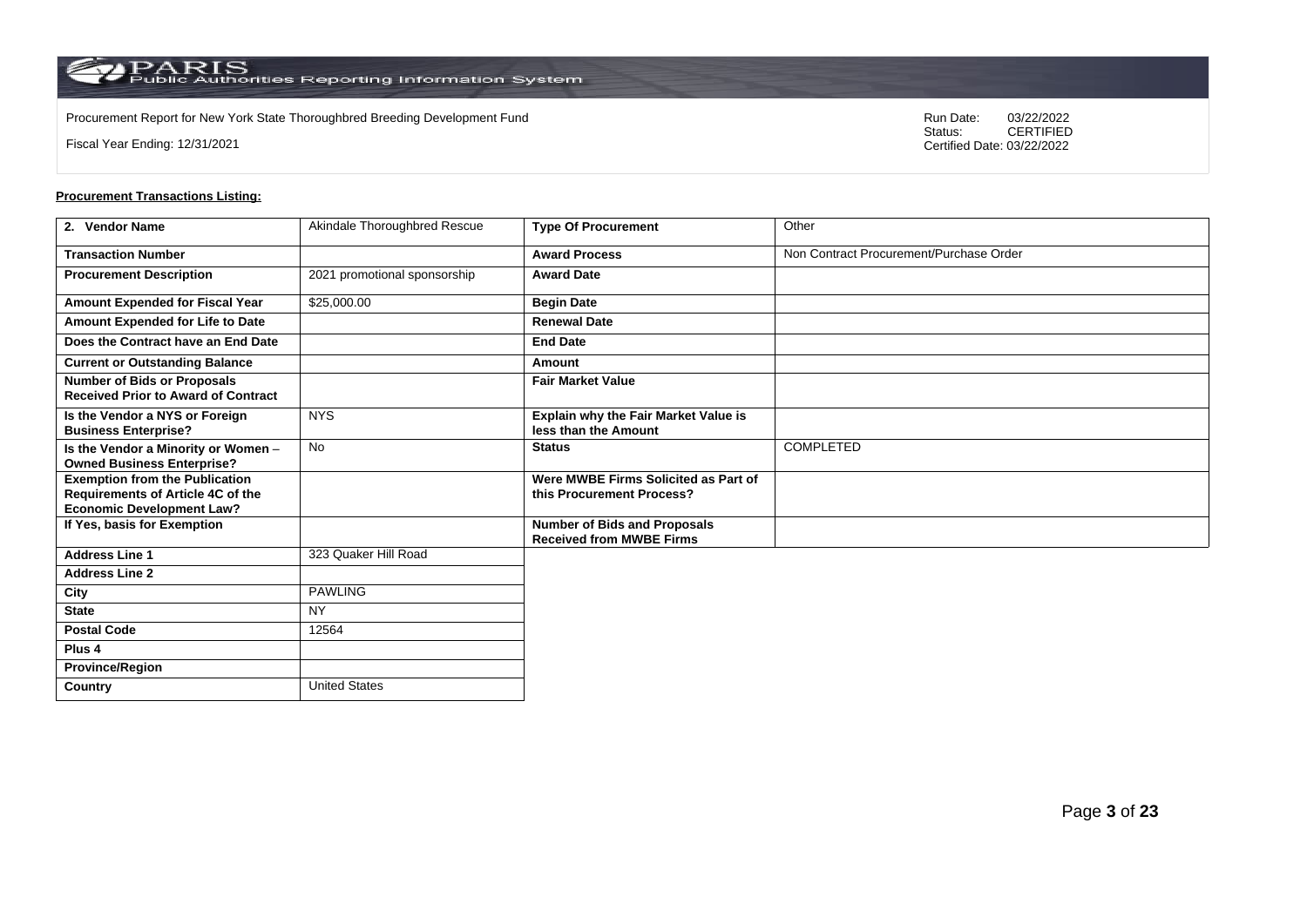Procurement Report for New York State Thoroughbred Breeding Development Fund<br>
Status:
CERTIFIED

Fiscal Year Ending: 12/31/2021

CERTIFIED Certified Date: 03/22/2022

| 3. Vendor Name                                                                                                 | Bryan Cave, LLP           | <b>Type Of Procurement</b>                                          | <b>Legal Services</b>                    |
|----------------------------------------------------------------------------------------------------------------|---------------------------|---------------------------------------------------------------------|------------------------------------------|
| <b>Transaction Number</b>                                                                                      |                           | <b>Award Process</b>                                                | Authority Contract - Non-Competitive Bid |
| <b>Procurement Description</b>                                                                                 | Legal services            | <b>Award Date</b>                                                   | 01/01/21                                 |
| Amount Expended for Fiscal Year                                                                                | \$19,444.42               | <b>Begin Date</b>                                                   | 01/01/21                                 |
| Amount Expended for Life to Date                                                                               | \$671,295.33              | <b>Renewal Date</b>                                                 |                                          |
| Does the Contract have an End Date                                                                             |                           | <b>End Date</b>                                                     | 05/31/21                                 |
| <b>Current or Outstanding Balance</b>                                                                          | \$0.00                    | Amount                                                              | \$19,444.42                              |
| <b>Number of Bids or Proposals</b><br><b>Received Prior to Award of Contract</b>                               |                           | <b>Fair Market Value</b>                                            | \$19,444.42                              |
| Is the Vendor a NYS or Foreign<br><b>Business Enterprise?</b>                                                  | <b>NYS</b>                | <b>Explain why the Fair Market Value is</b><br>less than the Amount |                                          |
| Is the Vendor a Minority or Women -<br><b>Owned Business Enterprise?</b>                                       | No                        | <b>Status</b>                                                       | COMPLETED                                |
| <b>Exemption from the Publication</b><br>Requirements of Article 4C of the<br><b>Economic Development Law?</b> |                           | Were MWBE Firms Solicited as Part of<br>this Procurement Process?   | No                                       |
| If Yes, basis for Exemption                                                                                    |                           | Number of Bids and Proposals<br><b>Received from MWBE Firms</b>     |                                          |
| <b>Address Line 1</b>                                                                                          | 1290 Ave. of the Americas |                                                                     |                                          |
| <b>Address Line 2</b>                                                                                          | 33rd floor                |                                                                     |                                          |
| City                                                                                                           | <b>NEW YORK</b>           |                                                                     |                                          |
| <b>State</b>                                                                                                   | <b>NY</b>                 |                                                                     |                                          |
| <b>Postal Code</b>                                                                                             | 10104                     |                                                                     |                                          |
| Plus 4                                                                                                         |                           |                                                                     |                                          |
| <b>Province/Region</b>                                                                                         |                           |                                                                     |                                          |
| Country                                                                                                        | <b>United States</b>      |                                                                     |                                          |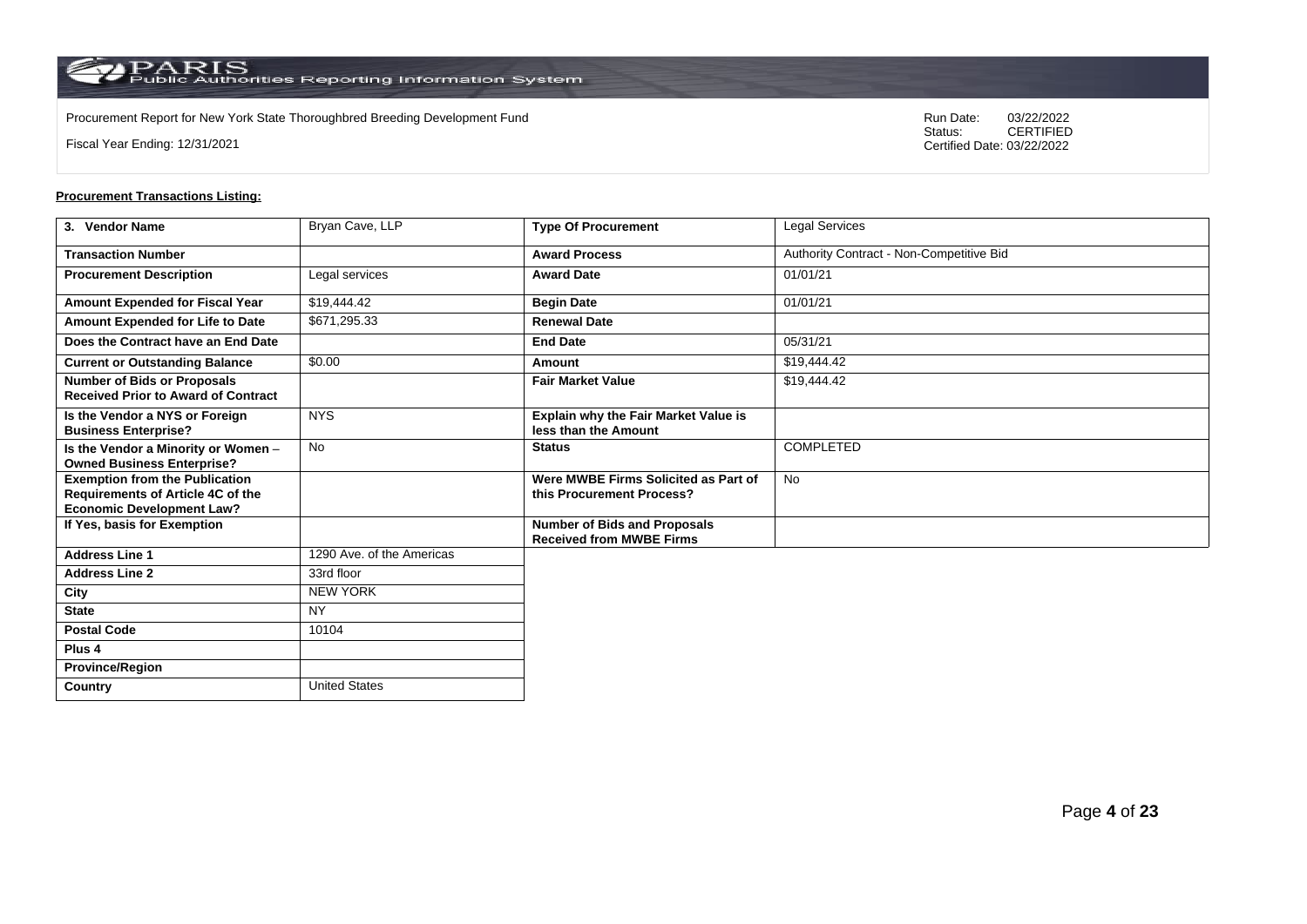Procurement Report for New York State Thoroughbred Breeding Development Fund<br>
Status:
CERTIFIED

Fiscal Year Ending: 12/31/2021

CERTIFIED Certified Date: 03/22/2022

| 4. Vendor Name                                                                                                 | Capstone Enterprises, Inc.                             | <b>Type Of Procurement</b>                                          | Other                                   |
|----------------------------------------------------------------------------------------------------------------|--------------------------------------------------------|---------------------------------------------------------------------|-----------------------------------------|
| <b>Transaction Number</b>                                                                                      |                                                        | <b>Award Process</b>                                                | Non Contract Procurement/Purchase Order |
| <b>Procurement Description</b>                                                                                 | Promotional advertisements in<br>industry publications | <b>Award Date</b>                                                   |                                         |
| Amount Expended for Fiscal Year                                                                                | \$59,037.18                                            | <b>Begin Date</b>                                                   |                                         |
| Amount Expended for Life to Date                                                                               |                                                        | <b>Renewal Date</b>                                                 |                                         |
| Does the Contract have an End Date                                                                             |                                                        | <b>End Date</b>                                                     |                                         |
| <b>Current or Outstanding Balance</b>                                                                          |                                                        | Amount                                                              |                                         |
| <b>Number of Bids or Proposals</b><br><b>Received Prior to Award of Contract</b>                               |                                                        | <b>Fair Market Value</b>                                            |                                         |
| Is the Vendor a NYS or Foreign<br><b>Business Enterprise?</b>                                                  | <b>NYS</b>                                             | <b>Explain why the Fair Market Value is</b><br>less than the Amount |                                         |
| Is the Vendor a Minority or Women -<br><b>Owned Business Enterprise?</b>                                       | <b>No</b>                                              | <b>Status</b>                                                       | <b>OPEN</b>                             |
| <b>Exemption from the Publication</b><br>Requirements of Article 4C of the<br><b>Economic Development Law?</b> |                                                        | Were MWBE Firms Solicited as Part of<br>this Procurement Process?   |                                         |
| If Yes, basis for Exemption                                                                                    |                                                        | Number of Bids and Proposals<br><b>Received from MWBE Firms</b>     |                                         |
| <b>Address Line 1</b>                                                                                          | 5188 NW 78th Ct                                        |                                                                     |                                         |
| <b>Address Line 2</b>                                                                                          |                                                        |                                                                     |                                         |
| City                                                                                                           | <b>OCALA</b>                                           |                                                                     |                                         |
| <b>State</b>                                                                                                   | F <sub>L</sub>                                         |                                                                     |                                         |
| <b>Postal Code</b>                                                                                             | 34482                                                  |                                                                     |                                         |
| Plus <sub>4</sub>                                                                                              |                                                        |                                                                     |                                         |
| <b>Province/Region</b>                                                                                         |                                                        |                                                                     |                                         |
| Country                                                                                                        | <b>United States</b>                                   |                                                                     |                                         |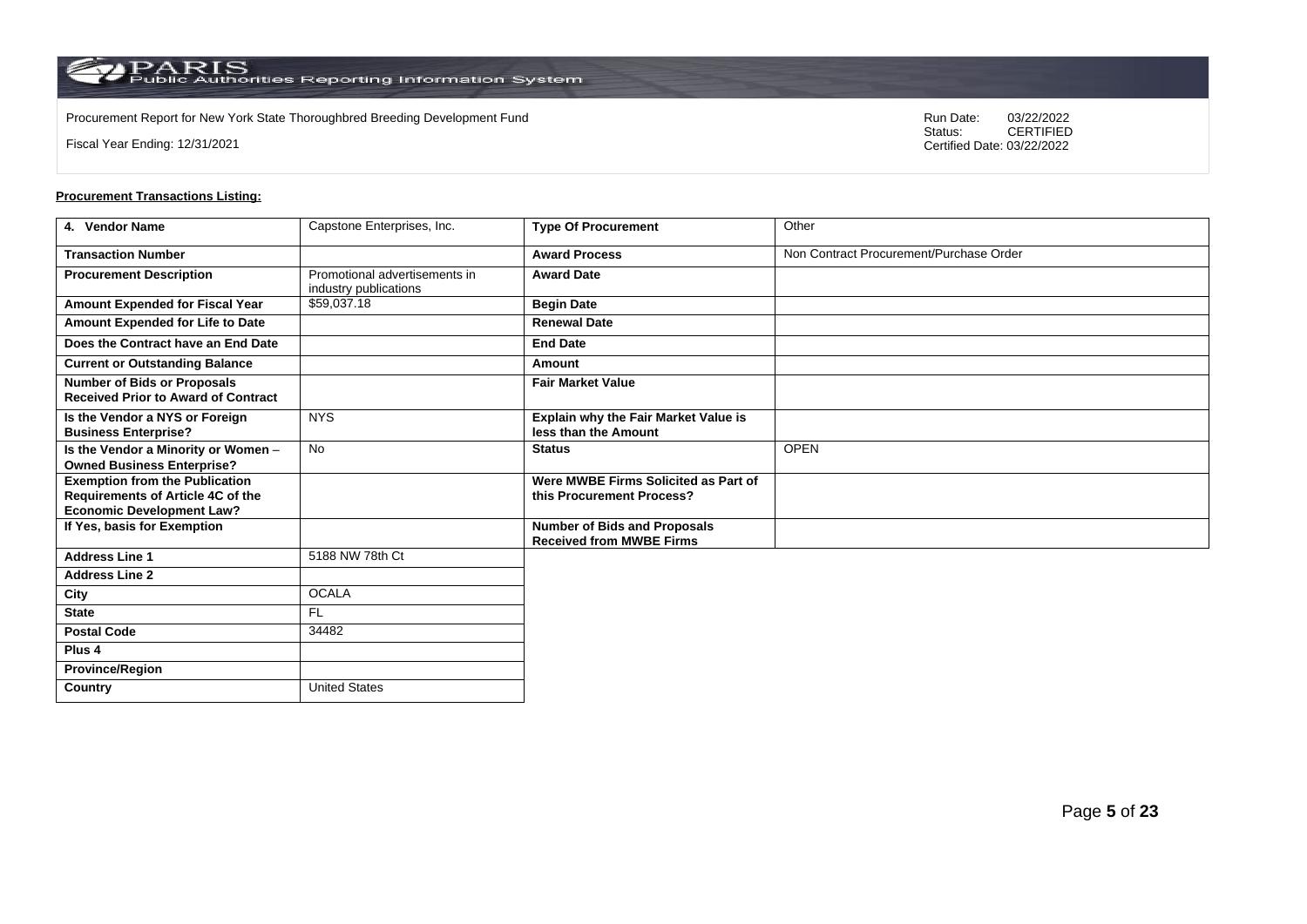Procurement Report for New York State Thoroughbred Breeding Development Fund<br>
Status:
CERTIFIED

Fiscal Year Ending: 12/31/2021

CERTIFIED Certified Date: 03/22/2022

| 5. Vendor Name                                                                                                 | Finger Lakes Thoroughbred Adoption<br>Program | <b>Type Of Procurement</b>                                        | Other                                   |
|----------------------------------------------------------------------------------------------------------------|-----------------------------------------------|-------------------------------------------------------------------|-----------------------------------------|
| <b>Transaction Number</b>                                                                                      |                                               | <b>Award Process</b>                                              | Non Contract Procurement/Purchase Order |
| <b>Procurement Description</b>                                                                                 | 2021 promotional sponsorship                  | <b>Award Date</b>                                                 |                                         |
| Amount Expended for Fiscal Year                                                                                | \$25,000.00                                   | <b>Begin Date</b>                                                 |                                         |
| Amount Expended for Life to Date                                                                               |                                               | <b>Renewal Date</b>                                               |                                         |
| Does the Contract have an End Date                                                                             |                                               | <b>End Date</b>                                                   |                                         |
| <b>Current or Outstanding Balance</b>                                                                          |                                               | Amount                                                            |                                         |
| <b>Number of Bids or Proposals</b><br><b>Received Prior to Award of Contract</b>                               |                                               | <b>Fair Market Value</b>                                          |                                         |
| Is the Vendor a NYS or Foreign<br><b>Business Enterprise?</b>                                                  | <b>NYS</b>                                    | Explain why the Fair Market Value is<br>less than the Amount      |                                         |
| Is the Vendor a Minority or Women -<br><b>Owned Business Enterprise?</b>                                       | <b>No</b>                                     | <b>Status</b>                                                     | <b>COMPLETED</b>                        |
| <b>Exemption from the Publication</b><br>Requirements of Article 4C of the<br><b>Economic Development Law?</b> |                                               | Were MWBE Firms Solicited as Part of<br>this Procurement Process? |                                         |
| If Yes, basis for Exemption                                                                                    |                                               | Number of Bids and Proposals<br><b>Received from MWBE Firms</b>   |                                         |
| <b>Address Line 1</b>                                                                                          | PO Box 25250                                  |                                                                   |                                         |
| <b>Address Line 2</b>                                                                                          |                                               |                                                                   |                                         |
| City                                                                                                           | <b>FARMINGTON</b>                             |                                                                   |                                         |
| <b>State</b>                                                                                                   | <b>NY</b>                                     |                                                                   |                                         |
| <b>Postal Code</b>                                                                                             | 14425                                         |                                                                   |                                         |
| Plus <sub>4</sub>                                                                                              |                                               |                                                                   |                                         |
| <b>Province/Region</b>                                                                                         |                                               |                                                                   |                                         |
| Country                                                                                                        | <b>United States</b>                          |                                                                   |                                         |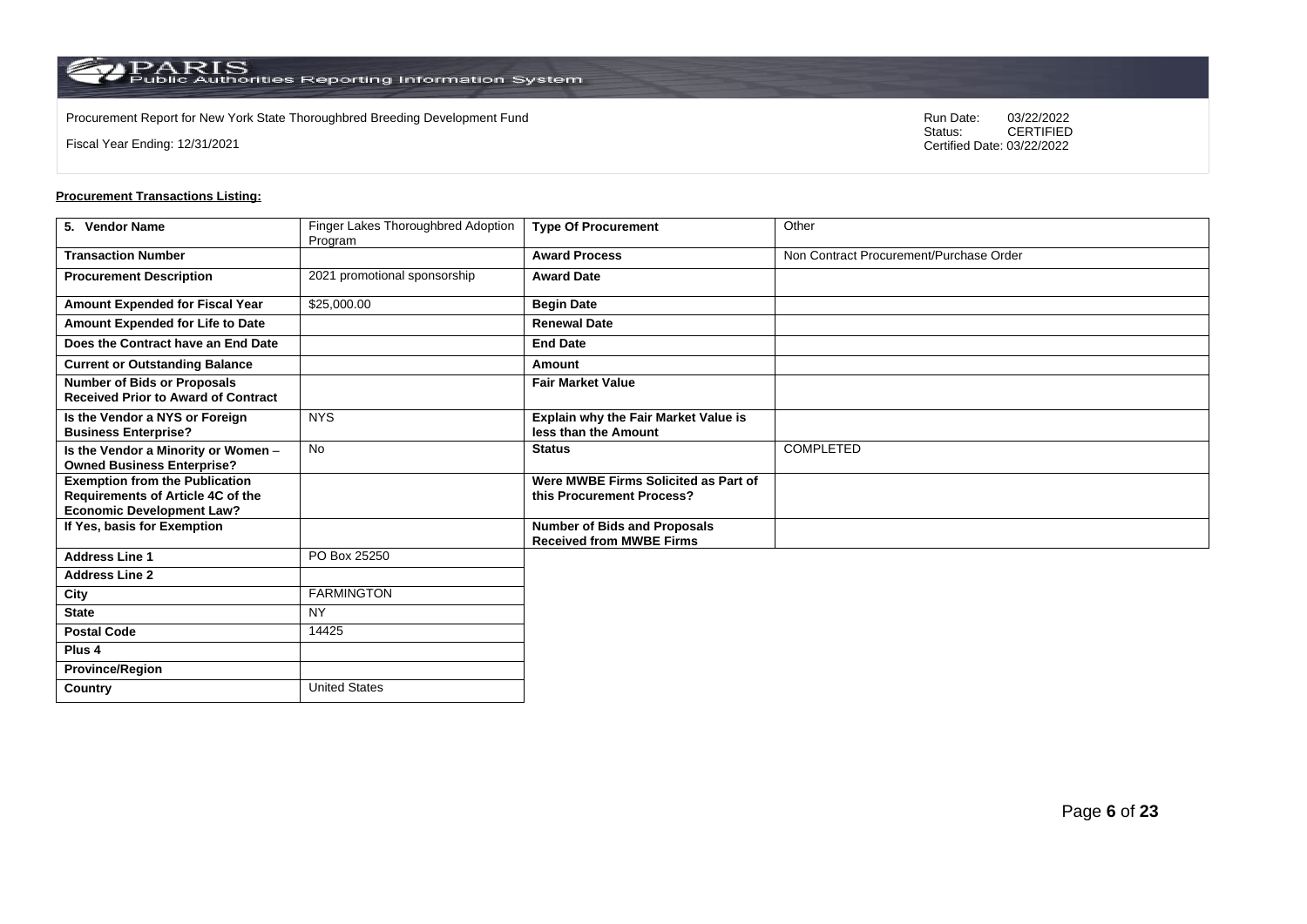$\operatorname{PARS}$  PARIS<br>Public Authorities Reporting Information System

Procurement Report for New York State Thoroughbred Breeding Development Fund<br>
Status:
CERTIFIED

Fiscal Year Ending: 12/31/2021

CERTIFIED Certified Date: 03/22/2022

# **Procurement Transactions Listing:**

| 6. Vendor Name                                                                                                 | FisherBroyles             | <b>Type Of Procurement</b>                                             | Legal Services                           |
|----------------------------------------------------------------------------------------------------------------|---------------------------|------------------------------------------------------------------------|------------------------------------------|
| <b>Transaction Number</b>                                                                                      |                           | <b>Award Process</b>                                                   | Authority Contract - Non-Competitive Bid |
| <b>Procurement Description</b>                                                                                 | Legal services            | <b>Award Date</b>                                                      | 06/01/21                                 |
| Amount Expended for Fiscal Year                                                                                | \$25,247.52               | <b>Begin Date</b>                                                      | 06/01/21                                 |
| Amount Expended for Life to Date                                                                               | \$25,247.52               | <b>Renewal Date</b>                                                    |                                          |
| Does the Contract have an End Date                                                                             | <b>No</b>                 | <b>End Date</b>                                                        |                                          |
| <b>Current or Outstanding Balance</b>                                                                          | \$0.00                    | Amount                                                                 | \$25,247.52                              |
| <b>Number of Bids or Proposals</b><br><b>Received Prior to Award of Contract</b>                               |                           | <b>Fair Market Value</b>                                               | \$25,247.52                              |
| Is the Vendor a NYS or Foreign<br><b>Business Enterprise?</b>                                                  | <b>NYS</b>                | Explain why the Fair Market Value is<br>less than the Amount           |                                          |
| Is the Vendor a Minority or Women -<br><b>Owned Business Enterprise?</b>                                       | <b>No</b>                 | <b>Status</b>                                                          | <b>OPEN</b>                              |
| <b>Exemption from the Publication</b><br>Requirements of Article 4C of the<br><b>Economic Development Law?</b> |                           | Were MWBE Firms Solicited as Part of<br>this Procurement Process?      | <b>No</b>                                |
| If Yes, basis for Exemption                                                                                    |                           | <b>Number of Bids and Proposals</b><br><b>Received from MWBE Firms</b> |                                          |
| <b>Address Line 1</b>                                                                                          | 445 Park Avenue 9th Floor |                                                                        |                                          |
| <b>Address Line 2</b>                                                                                          |                           |                                                                        |                                          |
| City                                                                                                           | <b>NEW YORK</b>           |                                                                        |                                          |
| <b>State</b>                                                                                                   | <b>NY</b>                 |                                                                        |                                          |
| <b>Postal Code</b>                                                                                             | 10022                     |                                                                        |                                          |
| Plus <sub>4</sub>                                                                                              |                           |                                                                        |                                          |
| <b>Province/Region</b>                                                                                         |                           |                                                                        |                                          |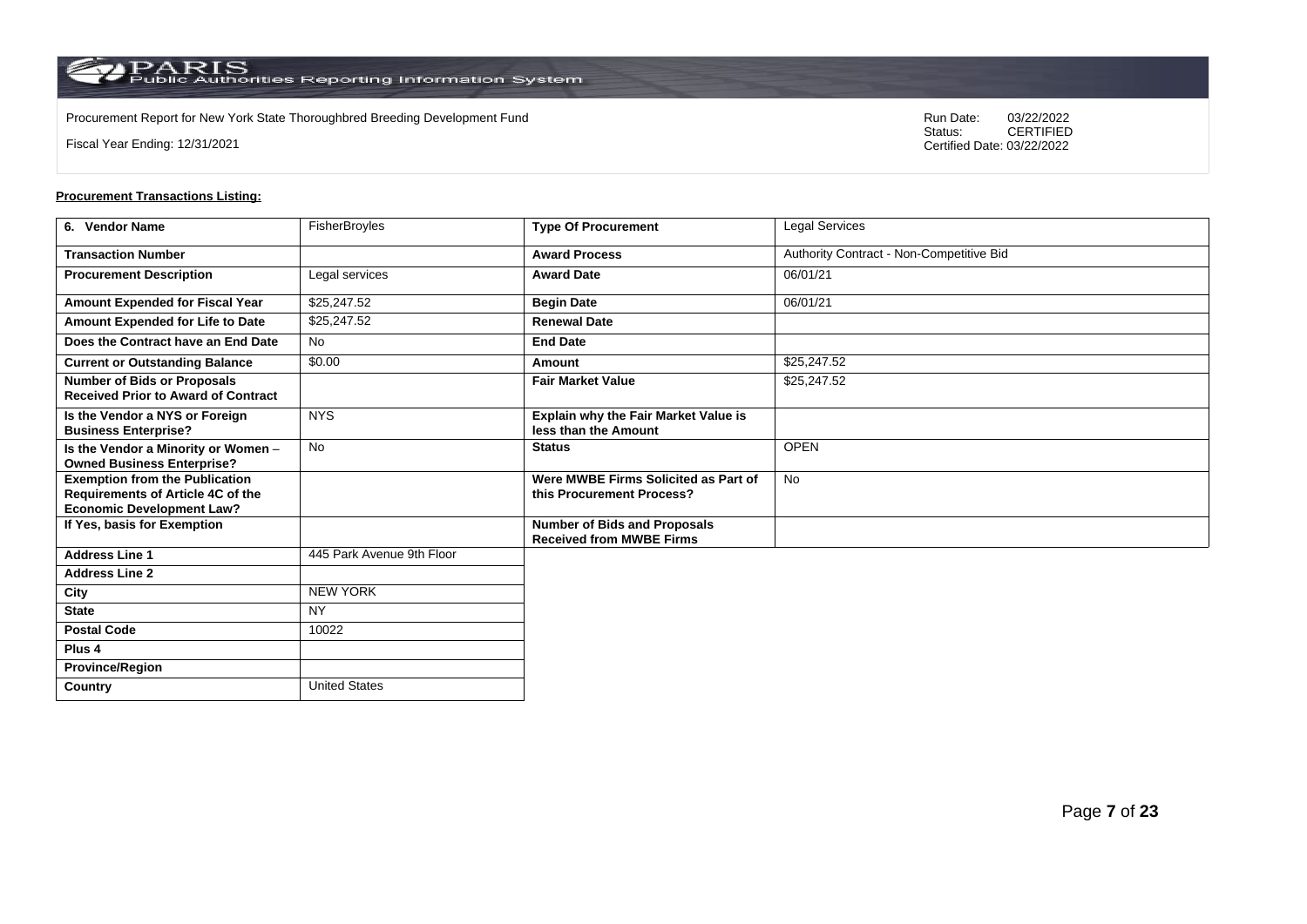Procurement Report for New York State Thoroughbred Breeding Development Fund<br>
Status:
CERTIFIED

Fiscal Year Ending: 12/31/2021

CERTIFIED Certified Date: 03/22/2022

| 7. Vendor Name                                                                                                 | <b>Frutschy Consulting</b>                         | <b>Type Of Procurement</b>                                             | <b>Other Professional Services</b>       |
|----------------------------------------------------------------------------------------------------------------|----------------------------------------------------|------------------------------------------------------------------------|------------------------------------------|
| <b>Transaction Number</b>                                                                                      |                                                    | <b>Award Process</b>                                                   | Authority Contract - Non-Competitive Bid |
| <b>Procurement Description</b>                                                                                 | Financial and Software Consulting<br>Services      | <b>Award Date</b>                                                      | 01/02/12                                 |
| Amount Expended for Fiscal Year                                                                                | \$29,078.75                                        | <b>Begin Date</b>                                                      | 01/09/12                                 |
| Amount Expended for Life to Date                                                                               | \$475.838.50                                       | <b>Renewal Date</b>                                                    |                                          |
| Does the Contract have an End Date                                                                             | <b>No</b>                                          | <b>End Date</b>                                                        |                                          |
| <b>Current or Outstanding Balance</b>                                                                          | \$0.00                                             | Amount                                                                 | \$29,078.75                              |
| <b>Number of Bids or Proposals</b><br><b>Received Prior to Award of Contract</b>                               |                                                    | <b>Fair Market Value</b>                                               | \$29,078.75                              |
| Is the Vendor a NYS or Foreign<br><b>Business Enterprise?</b>                                                  | <b>NYS</b>                                         | <b>Explain why the Fair Market Value is</b><br>less than the Amount    |                                          |
| Is the Vendor a Minority or Women -<br><b>Owned Business Enterprise?</b>                                       | Yes                                                | <b>Status</b>                                                          | <b>OPEN</b>                              |
| <b>Exemption from the Publication</b><br>Requirements of Article 4C of the<br><b>Economic Development Law?</b> | Yes                                                | Were MWBE Firms Solicited as Part of<br>this Procurement Process?      | <b>No</b>                                |
| If Yes, basis for Exemption                                                                                    | Temporary staffing and accounting<br>consultation. | <b>Number of Bids and Proposals</b><br><b>Received from MWBE Firms</b> |                                          |
| <b>Address Line 1</b>                                                                                          | 281 Lake Rd.                                       |                                                                        |                                          |
| <b>Address Line 2</b>                                                                                          |                                                    |                                                                        |                                          |
| City                                                                                                           | <b>BALLSTON LAKE</b>                               |                                                                        |                                          |
| <b>State</b>                                                                                                   | <b>NY</b>                                          |                                                                        |                                          |
| <b>Postal Code</b>                                                                                             | 12019                                              |                                                                        |                                          |
| Plus <sub>4</sub>                                                                                              |                                                    |                                                                        |                                          |
| <b>Province/Region</b>                                                                                         |                                                    |                                                                        |                                          |
| Country                                                                                                        | <b>United States</b>                               |                                                                        |                                          |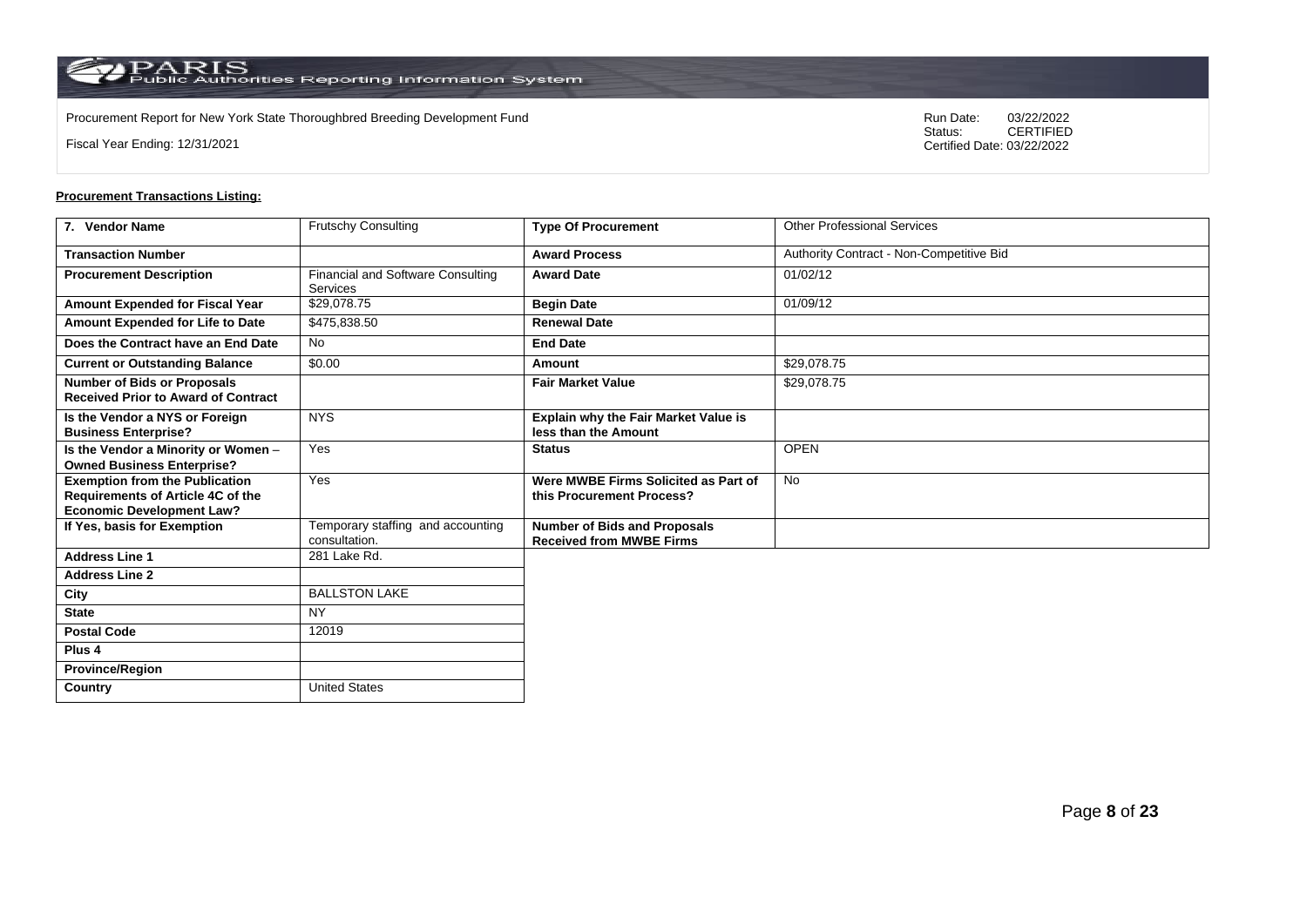Procurement Report for New York State Thoroughbred Breeding Development Fund<br>
Status:
CERTIFIED

Fiscal Year Ending: 12/31/2021

CERTIFIED Certified Date: 03/22/2022

| 8. Vendor Name                                                                                                 | <b>Jockey Club Information Systems</b>          | <b>Type Of Procurement</b>                                             | Technology - Consulting/Development or Support |
|----------------------------------------------------------------------------------------------------------------|-------------------------------------------------|------------------------------------------------------------------------|------------------------------------------------|
| <b>Transaction Number</b>                                                                                      |                                                 | <b>Award Process</b>                                                   | Authority Contract - Non-Competitive Bid       |
| <b>Procurement Description</b>                                                                                 | Racing data and proprietary software<br>support | <b>Award Date</b>                                                      | 01/01/08                                       |
| <b>Amount Expended for Fiscal Year</b>                                                                         | \$44,900.00                                     | <b>Begin Date</b>                                                      | 01/01/08                                       |
| Amount Expended for Life to Date                                                                               | \$692.671.00                                    | <b>Renewal Date</b>                                                    |                                                |
| Does the Contract have an End Date                                                                             | <b>No</b>                                       | <b>End Date</b>                                                        |                                                |
| <b>Current or Outstanding Balance</b>                                                                          | \$0.00                                          | Amount                                                                 | \$44,900.00                                    |
| <b>Number of Bids or Proposals</b><br><b>Received Prior to Award of Contract</b>                               |                                                 | <b>Fair Market Value</b>                                               | \$44,900.00                                    |
| Is the Vendor a NYS or Foreign<br><b>Business Enterprise?</b>                                                  |                                                 | <b>Explain why the Fair Market Value is</b><br>less than the Amount    |                                                |
| Is the Vendor a Minority or Women -<br><b>Owned Business Enterprise?</b>                                       | <b>No</b>                                       | <b>Status</b>                                                          | <b>OPEN</b>                                    |
| <b>Exemption from the Publication</b><br>Requirements of Article 4C of the<br><b>Economic Development Law?</b> | Yes                                             | Were MWBE Firms Solicited as Part of<br>this Procurement Process?      | <b>No</b>                                      |
| If Yes, basis for Exemption                                                                                    | single source provider received<br>waiver       | <b>Number of Bids and Proposals</b><br><b>Received from MWBE Firms</b> |                                                |
| <b>Address Line 1</b>                                                                                          | 821 Corporate Drive                             |                                                                        |                                                |
| <b>Address Line 2</b>                                                                                          |                                                 |                                                                        |                                                |
| City                                                                                                           | <b>LEXINGTON</b>                                |                                                                        |                                                |
| <b>State</b>                                                                                                   | <b>KY</b>                                       |                                                                        |                                                |
| <b>Postal Code</b>                                                                                             | 40503                                           |                                                                        |                                                |
| Plus <sub>4</sub>                                                                                              | 2794                                            |                                                                        |                                                |
| <b>Province/Region</b>                                                                                         |                                                 |                                                                        |                                                |
| Country                                                                                                        | <b>United States</b>                            |                                                                        |                                                |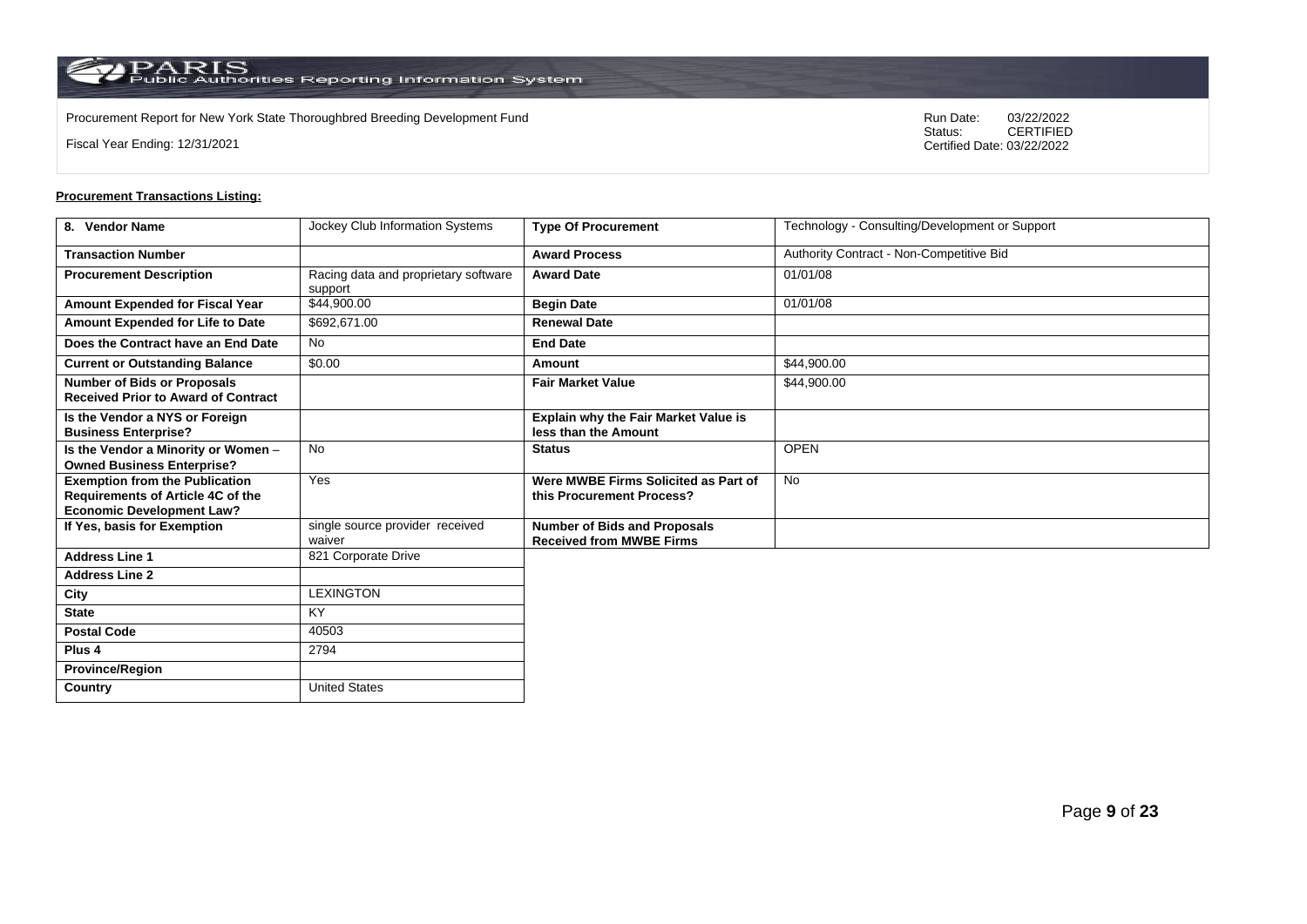Procurement Report for New York State Thoroughbred Breeding Development Fund<br>
Status:
CERTIFIED

Fiscal Year Ending: 12/31/2021

CERTIFIED Certified Date: 03/22/2022

# **Procurement Transactions Listing:**

| 9. Vendor Name                                                                                                 | Liberty Mutual Insurance    | <b>Type Of Procurement</b>                                             | Other                                |
|----------------------------------------------------------------------------------------------------------------|-----------------------------|------------------------------------------------------------------------|--------------------------------------|
| <b>Transaction Number</b>                                                                                      |                             | <b>Award Process</b>                                                   | Authority Contract - Competitive Bid |
| <b>Procurement Description</b>                                                                                 | business and auto insurance | <b>Award Date</b>                                                      | 02/07/21                             |
| Amount Expended for Fiscal Year                                                                                | \$10,576.71                 | <b>Begin Date</b>                                                      | 02/07/21                             |
| Amount Expended for Life to Date                                                                               | \$55,401.71                 | <b>Renewal Date</b>                                                    |                                      |
| Does the Contract have an End Date                                                                             |                             | <b>End Date</b>                                                        | 02/07/22                             |
| <b>Current or Outstanding Balance</b>                                                                          | \$0.00                      | Amount                                                                 | \$10,576.71                          |
| <b>Number of Bids or Proposals</b><br><b>Received Prior to Award of Contract</b>                               |                             | <b>Fair Market Value</b>                                               |                                      |
| Is the Vendor a NYS or Foreign<br><b>Business Enterprise?</b>                                                  | <b>NYS</b>                  | Explain why the Fair Market Value is<br>less than the Amount           |                                      |
| Is the Vendor a Minority or Women -<br><b>Owned Business Enterprise?</b>                                       | <b>No</b>                   | <b>Status</b>                                                          | <b>OPEN</b>                          |
| <b>Exemption from the Publication</b><br>Requirements of Article 4C of the<br><b>Economic Development Law?</b> | Yes                         | Were MWBE Firms Solicited as Part of<br>this Procurement Process?      | Yes                                  |
| If Yes, basis for Exemption                                                                                    | under \$50,000              | <b>Number of Bids and Proposals</b><br><b>Received from MWBE Firms</b> | $\mathbf 0$                          |
| <b>Address Line 1</b>                                                                                          | PO Box 2839                 |                                                                        |                                      |
| <b>Address Line 2</b>                                                                                          |                             |                                                                        |                                      |
| City                                                                                                           | <b>NEW YORK</b>             |                                                                        |                                      |
| <b>State</b>                                                                                                   | <b>NY</b>                   |                                                                        |                                      |
| <b>Postal Code</b>                                                                                             | 10116                       |                                                                        |                                      |
| Plus <sub>4</sub>                                                                                              | 2839                        |                                                                        |                                      |
| <b>Province/Region</b>                                                                                         |                             |                                                                        |                                      |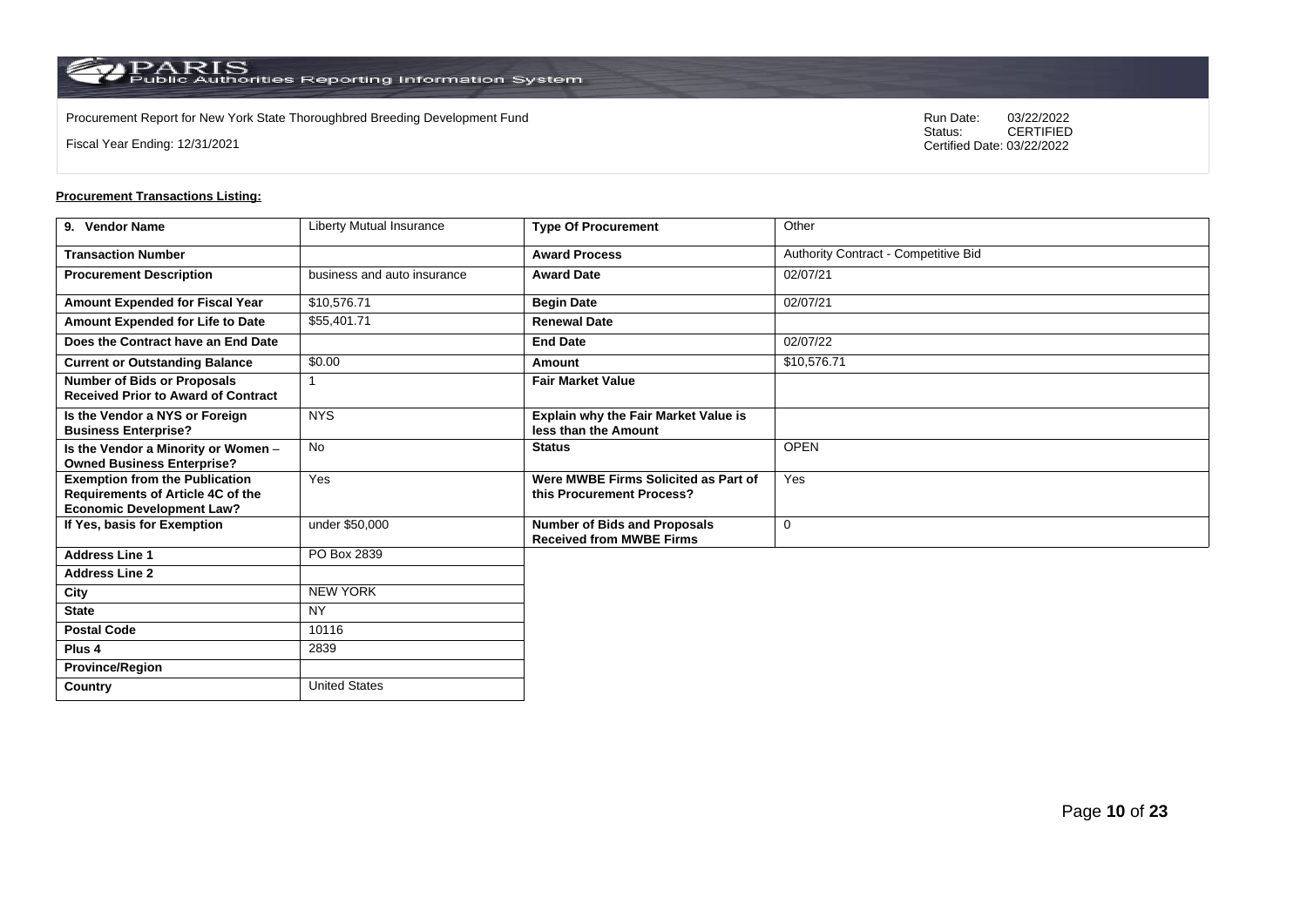Procurement Report for New York State Thoroughbred Breeding Development Fund<br>
Status:
CERTIFIED

Fiscal Year Ending: 12/31/2021

CERTIFIED Certified Date: 03/22/2022

| 10. Vendor Name                                                                                                | Lucky Orphans Horse Rescue, Inc. | <b>Type Of Procurement</b>                                             | Other                                   |
|----------------------------------------------------------------------------------------------------------------|----------------------------------|------------------------------------------------------------------------|-----------------------------------------|
| <b>Transaction Number</b>                                                                                      |                                  | <b>Award Process</b>                                                   | Non Contract Procurement/Purchase Order |
| <b>Procurement Description</b>                                                                                 | 2021 promotional sponsorship     | <b>Award Date</b>                                                      |                                         |
| Amount Expended for Fiscal Year                                                                                | \$5,000.00                       | <b>Begin Date</b>                                                      |                                         |
| Amount Expended for Life to Date                                                                               |                                  | <b>Renewal Date</b>                                                    |                                         |
| Does the Contract have an End Date                                                                             |                                  | <b>End Date</b>                                                        |                                         |
| <b>Current or Outstanding Balance</b>                                                                          |                                  | <b>Amount</b>                                                          |                                         |
| <b>Number of Bids or Proposals</b><br><b>Received Prior to Award of Contract</b>                               |                                  | <b>Fair Market Value</b>                                               |                                         |
| Is the Vendor a NYS or Foreign<br><b>Business Enterprise?</b>                                                  | <b>NYS</b>                       | Explain why the Fair Market Value is<br>less than the Amount           |                                         |
| Is the Vendor a Minority or Women -<br><b>Owned Business Enterprise?</b>                                       | No                               | <b>Status</b>                                                          | COMPLETED                               |
| <b>Exemption from the Publication</b><br>Requirements of Article 4C of the<br><b>Economic Development Law?</b> |                                  | Were MWBE Firms Solicited as Part of<br>this Procurement Process?      |                                         |
| If Yes, basis for Exemption                                                                                    |                                  | <b>Number of Bids and Proposals</b><br><b>Received from MWBE Firms</b> |                                         |
| <b>Address Line 1</b>                                                                                          | 2699 Route 22                    |                                                                        |                                         |
| <b>Address Line 2</b>                                                                                          |                                  |                                                                        |                                         |
| City                                                                                                           | <b>DOVER PLAINS</b>              |                                                                        |                                         |
| <b>State</b>                                                                                                   | <b>NY</b>                        |                                                                        |                                         |
| <b>Postal Code</b>                                                                                             | 12522                            |                                                                        |                                         |
| Plus 4                                                                                                         |                                  |                                                                        |                                         |
| <b>Province/Region</b>                                                                                         |                                  |                                                                        |                                         |
| Country                                                                                                        | <b>United States</b>             |                                                                        |                                         |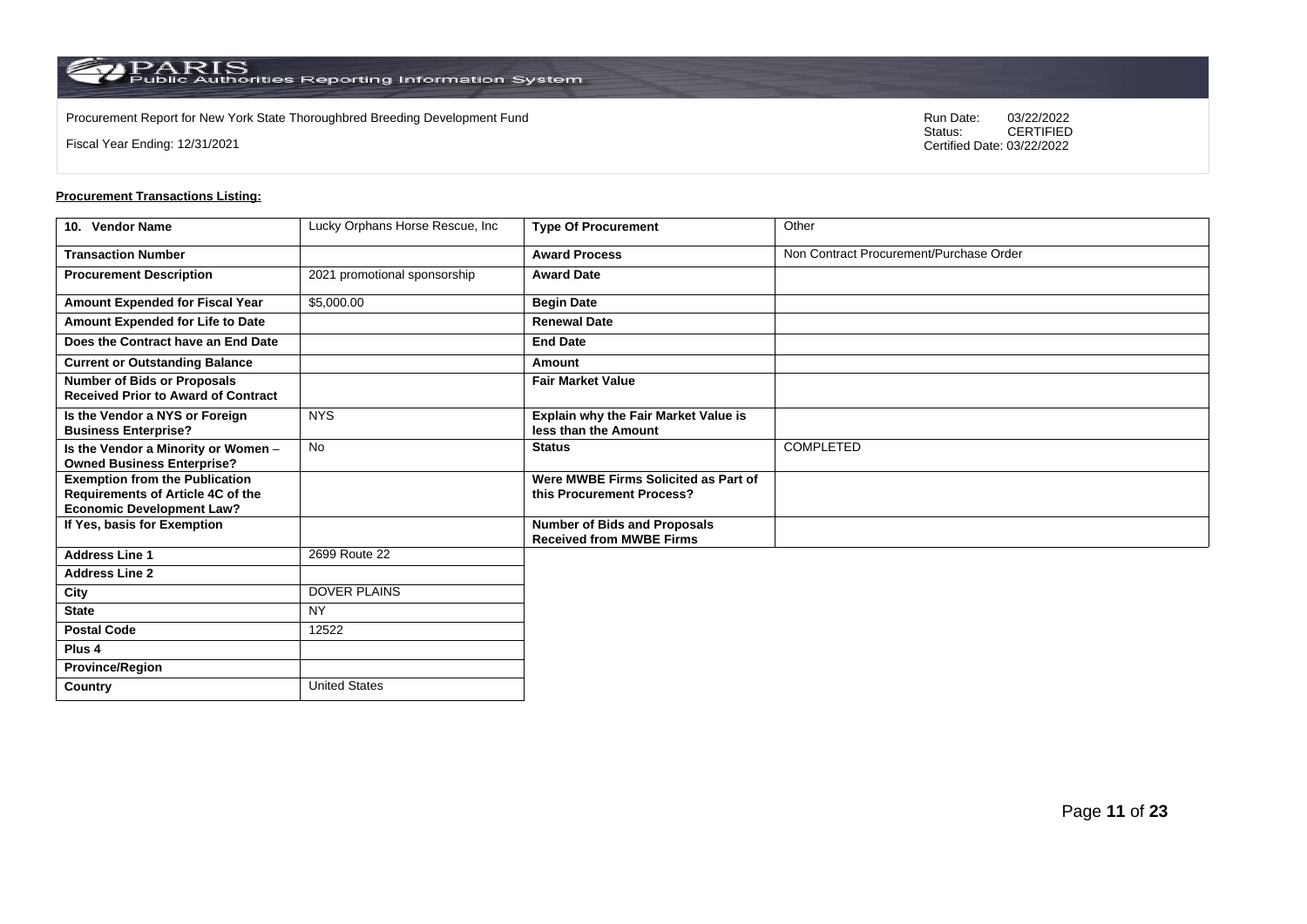Procurement Report for New York State Thoroughbred Breeding Development Fund<br>
Status:
CERTIFIED

Fiscal Year Ending: 12/31/2021

CERTIFIED Certified Date: 03/22/2022

# **Procurement Transactions Listing:**

| 11. Vendor Name                                                                                                | Marvin and Company, P.C.          | <b>Type Of Procurement</b>                                             | <b>Financial Services</b>            |
|----------------------------------------------------------------------------------------------------------------|-----------------------------------|------------------------------------------------------------------------|--------------------------------------|
| <b>Transaction Number</b>                                                                                      |                                   | <b>Award Process</b>                                                   | Authority Contract - Competitive Bid |
| <b>Procurement Description</b>                                                                                 | annual audit of financial reports | <b>Award Date</b>                                                      | 01/01/21                             |
| <b>Amount Expended for Fiscal Year</b>                                                                         | \$11,655.00                       | <b>Begin Date</b>                                                      | 01/01/21                             |
| Amount Expended for Life to Date                                                                               | \$56,480.00                       | <b>Renewal Date</b>                                                    |                                      |
| Does the Contract have an End Date                                                                             |                                   | <b>End Date</b>                                                        | 12/31/21                             |
| <b>Current or Outstanding Balance</b>                                                                          | \$0.00                            | Amount                                                                 | \$11,655.00                          |
| <b>Number of Bids or Proposals</b><br><b>Received Prior to Award of Contract</b>                               | 5                                 | <b>Fair Market Value</b>                                               |                                      |
| Is the Vendor a NYS or Foreign<br><b>Business Enterprise?</b>                                                  | <b>NYS</b>                        | Explain why the Fair Market Value is<br>less than the Amount           |                                      |
| Is the Vendor a Minority or Women -<br><b>Owned Business Enterprise?</b>                                       | <b>No</b>                         | <b>Status</b>                                                          | <b>COMPLETED</b>                     |
| <b>Exemption from the Publication</b><br>Requirements of Article 4C of the<br><b>Economic Development Law?</b> | <b>No</b>                         | Were MWBE Firms Solicited as Part of<br>this Procurement Process?      | Yes                                  |
| If Yes, basis for Exemption                                                                                    |                                   | <b>Number of Bids and Proposals</b><br><b>Received from MWBE Firms</b> | 2                                    |
| <b>Address Line 1</b>                                                                                          | 11 British American Blvd.         |                                                                        |                                      |
| <b>Address Line 2</b>                                                                                          |                                   |                                                                        |                                      |
| City                                                                                                           | <b>LATHAM</b>                     |                                                                        |                                      |
| <b>State</b>                                                                                                   | <b>NY</b>                         |                                                                        |                                      |
| <b>Postal Code</b>                                                                                             | 12110                             |                                                                        |                                      |
| Plus <sub>4</sub>                                                                                              |                                   |                                                                        |                                      |
| <b>Province/Region</b>                                                                                         |                                   |                                                                        |                                      |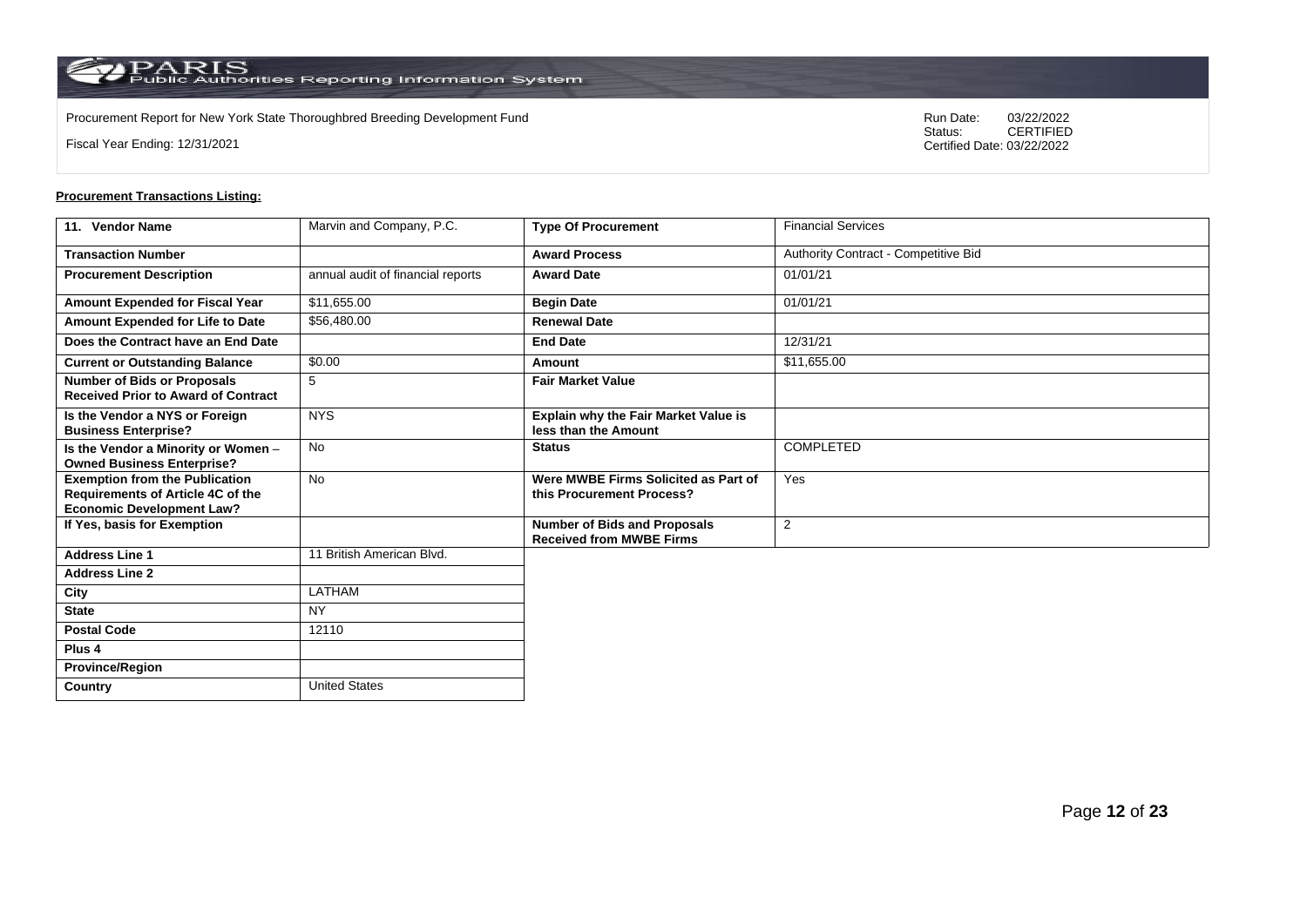Procurement Report for New York State Thoroughbred Breeding Development Fund<br>
Status:
CERTIFIED

Fiscal Year Ending: 12/31/2021

CERTIFIED Certified Date: 03/22/2022

| 12. Vendor Name                                                                                                | New Vocations Racehorse Adoption<br>Program | <b>Type Of Procurement</b>                                             | Other                                   |
|----------------------------------------------------------------------------------------------------------------|---------------------------------------------|------------------------------------------------------------------------|-----------------------------------------|
| <b>Transaction Number</b>                                                                                      |                                             | <b>Award Process</b>                                                   | Non Contract Procurement/Purchase Order |
| <b>Procurement Description</b>                                                                                 | 2021 promotional sponsorship                | <b>Award Date</b>                                                      |                                         |
| <b>Amount Expended for Fiscal Year</b>                                                                         | \$25,000.00                                 | <b>Begin Date</b>                                                      |                                         |
| Amount Expended for Life to Date                                                                               |                                             | <b>Renewal Date</b>                                                    |                                         |
| Does the Contract have an End Date                                                                             |                                             | <b>End Date</b>                                                        |                                         |
| <b>Current or Outstanding Balance</b>                                                                          |                                             | Amount                                                                 |                                         |
| <b>Number of Bids or Proposals</b><br><b>Received Prior to Award of Contract</b>                               |                                             | <b>Fair Market Value</b>                                               |                                         |
| Is the Vendor a NYS or Foreign<br><b>Business Enterprise?</b>                                                  | <b>NYS</b>                                  | Explain why the Fair Market Value is<br>less than the Amount           |                                         |
| Is the Vendor a Minority or Women -<br><b>Owned Business Enterprise?</b>                                       | <b>No</b>                                   | <b>Status</b>                                                          | <b>COMPLETED</b>                        |
| <b>Exemption from the Publication</b><br>Requirements of Article 4C of the<br><b>Economic Development Law?</b> |                                             | Were MWBE Firms Solicited as Part of<br>this Procurement Process?      |                                         |
| If Yes, basis for Exemption                                                                                    |                                             | <b>Number of Bids and Proposals</b><br><b>Received from MWBE Firms</b> |                                         |
| <b>Address Line 1</b>                                                                                          | 719 Dolan Lane                              |                                                                        |                                         |
| <b>Address Line 2</b>                                                                                          |                                             |                                                                        |                                         |
| City                                                                                                           | <b>LEXINGTON</b>                            |                                                                        |                                         |
| <b>State</b>                                                                                                   | <b>KY</b>                                   |                                                                        |                                         |
| <b>Postal Code</b>                                                                                             | 40511                                       |                                                                        |                                         |
| Plus <sub>4</sub>                                                                                              |                                             |                                                                        |                                         |
| <b>Province/Region</b>                                                                                         |                                             |                                                                        |                                         |
| Country                                                                                                        | <b>United States</b>                        |                                                                        |                                         |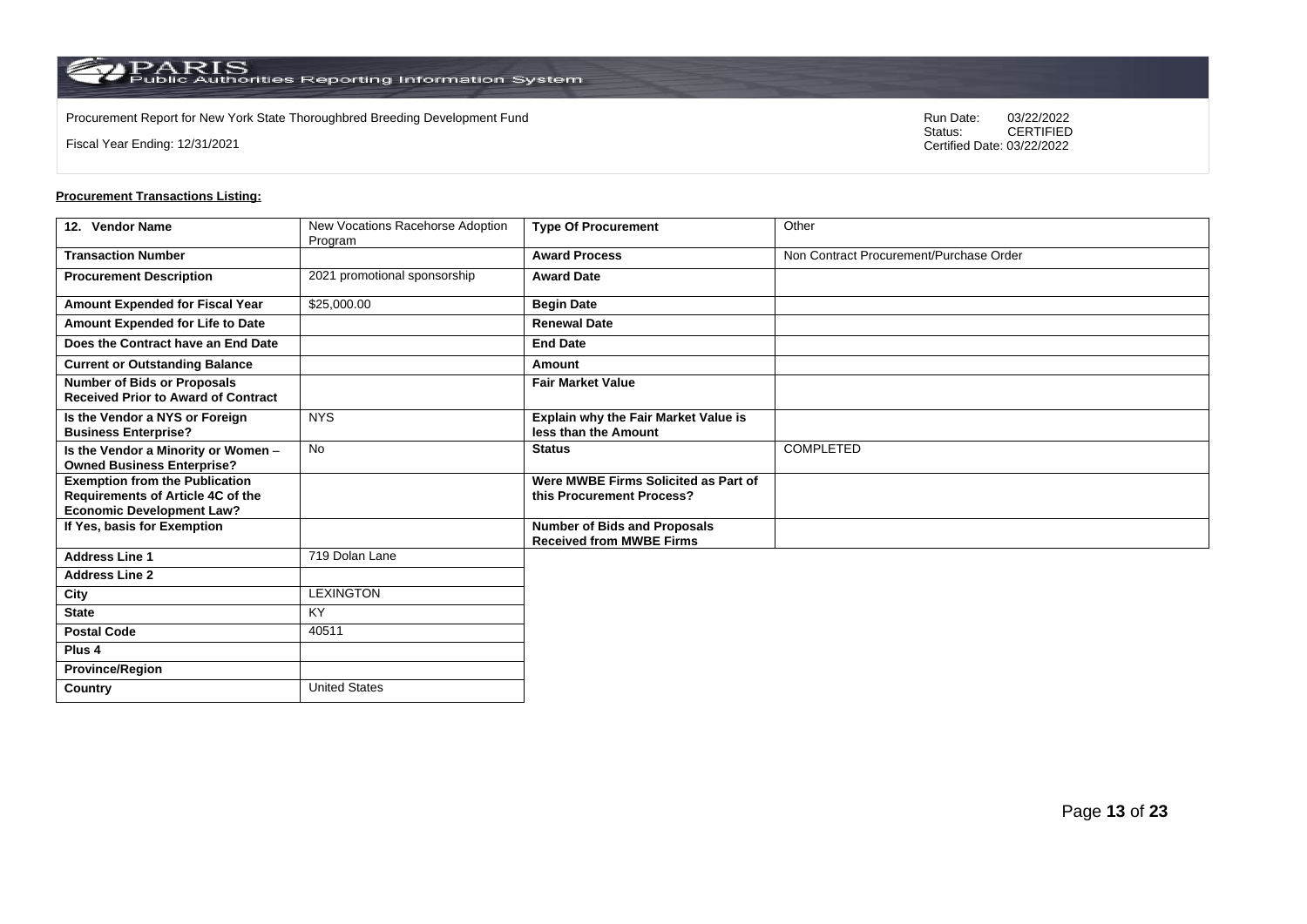Procurement Report for New York State Thoroughbred Breeding Development Fund<br>
Status:
CERTIFIED

Fiscal Year Ending: 12/31/2021

CERTIFIED Certified Date: 03/22/2022

| 13. Vendor Name                                                                                                       | New York Thoroughbred Breeders<br>Inc.                                                                                                               | <b>Type Of Procurement</b>                                             | Other                                    |
|-----------------------------------------------------------------------------------------------------------------------|------------------------------------------------------------------------------------------------------------------------------------------------------|------------------------------------------------------------------------|------------------------------------------|
| <b>Transaction Number</b>                                                                                             |                                                                                                                                                      | <b>Award Process</b>                                                   | Authority Contract - Non-Competitive Bid |
| <b>Procurement Description</b>                                                                                        | Contracted advertising and<br>promotion of thoroughbred racing<br>with the thoroughbred breeders<br>industry association, plus special<br>event fees | <b>Award Date</b>                                                      | 01/01/21                                 |
| <b>Amount Expended for Fiscal Year</b>                                                                                | \$400,000.00                                                                                                                                         | <b>Begin Date</b>                                                      | 01/01/21                                 |
| Amount Expended for Life to Date                                                                                      | \$4,290,130.00                                                                                                                                       | <b>Renewal Date</b>                                                    | 01/01/22                                 |
| Does the Contract have an End Date                                                                                    |                                                                                                                                                      | <b>End Date</b>                                                        | 12/31/21                                 |
| <b>Current or Outstanding Balance</b>                                                                                 | \$0.00                                                                                                                                               | Amount                                                                 | \$400,000.00                             |
| <b>Number of Bids or Proposals</b><br><b>Received Prior to Award of Contract</b>                                      |                                                                                                                                                      | <b>Fair Market Value</b>                                               | \$400,000.00                             |
| Is the Vendor a NYS or Foreign<br><b>Business Enterprise?</b>                                                         | <b>NYS</b>                                                                                                                                           | <b>Explain why the Fair Market Value is</b><br>less than the Amount    |                                          |
| Is the Vendor a Minority or Women -<br><b>Owned Business Enterprise?</b>                                              | <b>No</b>                                                                                                                                            | <b>Status</b>                                                          | <b>COMPLETED</b>                         |
| <b>Exemption from the Publication</b><br><b>Requirements of Article 4C of the</b><br><b>Economic Development Law?</b> |                                                                                                                                                      | Were MWBE Firms Solicited as Part of<br>this Procurement Process?      | <b>No</b>                                |
| If Yes, basis for Exemption                                                                                           |                                                                                                                                                      | <b>Number of Bids and Proposals</b><br><b>Received from MWBE Firms</b> |                                          |
| <b>Address Line 1</b>                                                                                                 | PO Box 5120                                                                                                                                          |                                                                        |                                          |
| <b>Address Line 2</b>                                                                                                 |                                                                                                                                                      |                                                                        |                                          |
| City                                                                                                                  | <b>SARATOGA SPRINGS</b>                                                                                                                              |                                                                        |                                          |
| <b>State</b>                                                                                                          | <b>NY</b>                                                                                                                                            |                                                                        |                                          |
| <b>Postal Code</b>                                                                                                    | 12866                                                                                                                                                |                                                                        |                                          |
| Plus <sub>4</sub>                                                                                                     |                                                                                                                                                      |                                                                        |                                          |
| <b>Province/Region</b>                                                                                                |                                                                                                                                                      |                                                                        |                                          |
| Country                                                                                                               | <b>United States</b>                                                                                                                                 |                                                                        |                                          |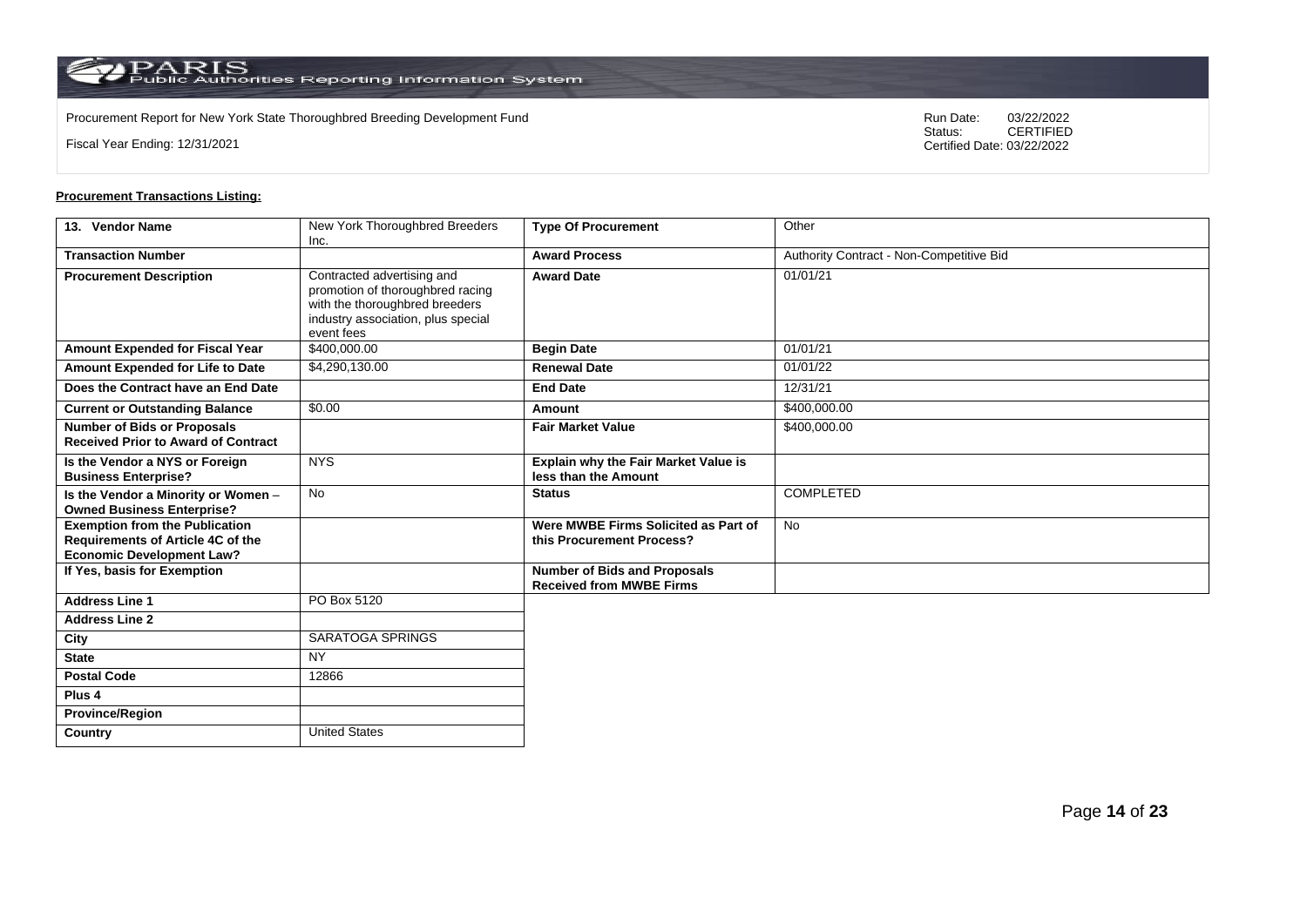Procurement Report for New York State Thoroughbred Breeding Development Fund<br>
Status:
CERTIFIED

Fiscal Year Ending: 12/31/2021

CERTIFIED Certified Date: 03/22/2022

# **Procurement Transactions Listing:**

| 14. Vendor Name                                                                                                | Old Friends at Cabin Creek   | <b>Type Of Procurement</b>                                             | Other                                   |
|----------------------------------------------------------------------------------------------------------------|------------------------------|------------------------------------------------------------------------|-----------------------------------------|
| <b>Transaction Number</b>                                                                                      |                              | <b>Award Process</b>                                                   | Non Contract Procurement/Purchase Order |
| <b>Procurement Description</b>                                                                                 | 2021 promotional scholarship | <b>Award Date</b>                                                      |                                         |
| <b>Amount Expended for Fiscal Year</b>                                                                         | \$5,000.00                   | <b>Begin Date</b>                                                      |                                         |
| Amount Expended for Life to Date                                                                               |                              | <b>Renewal Date</b>                                                    |                                         |
| Does the Contract have an End Date                                                                             |                              | <b>End Date</b>                                                        |                                         |
| <b>Current or Outstanding Balance</b>                                                                          |                              | Amount                                                                 |                                         |
| <b>Number of Bids or Proposals</b><br><b>Received Prior to Award of Contract</b>                               |                              | <b>Fair Market Value</b>                                               |                                         |
| Is the Vendor a NYS or Foreign<br><b>Business Enterprise?</b>                                                  | <b>NYS</b>                   | Explain why the Fair Market Value is<br>less than the Amount           |                                         |
| Is the Vendor a Minority or Women -<br><b>Owned Business Enterprise?</b>                                       | <b>No</b>                    | <b>Status</b>                                                          | COMPLETED                               |
| <b>Exemption from the Publication</b><br>Requirements of Article 4C of the<br><b>Economic Development Law?</b> |                              | Were MWBE Firms Solicited as Part of<br>this Procurement Process?      |                                         |
| If Yes, basis for Exemption                                                                                    |                              | <b>Number of Bids and Proposals</b><br><b>Received from MWBE Firms</b> |                                         |
| <b>Address Line 1</b>                                                                                          | 483 Sandhill Road            |                                                                        |                                         |
| <b>Address Line 2</b>                                                                                          |                              |                                                                        |                                         |
| City                                                                                                           | <b>GREENFIELD CENTER</b>     |                                                                        |                                         |
| <b>State</b>                                                                                                   | <b>NY</b>                    |                                                                        |                                         |
| <b>Postal Code</b>                                                                                             | 12833                        |                                                                        |                                         |
| Plus <sub>4</sub>                                                                                              |                              |                                                                        |                                         |
| <b>Province/Region</b>                                                                                         |                              |                                                                        |                                         |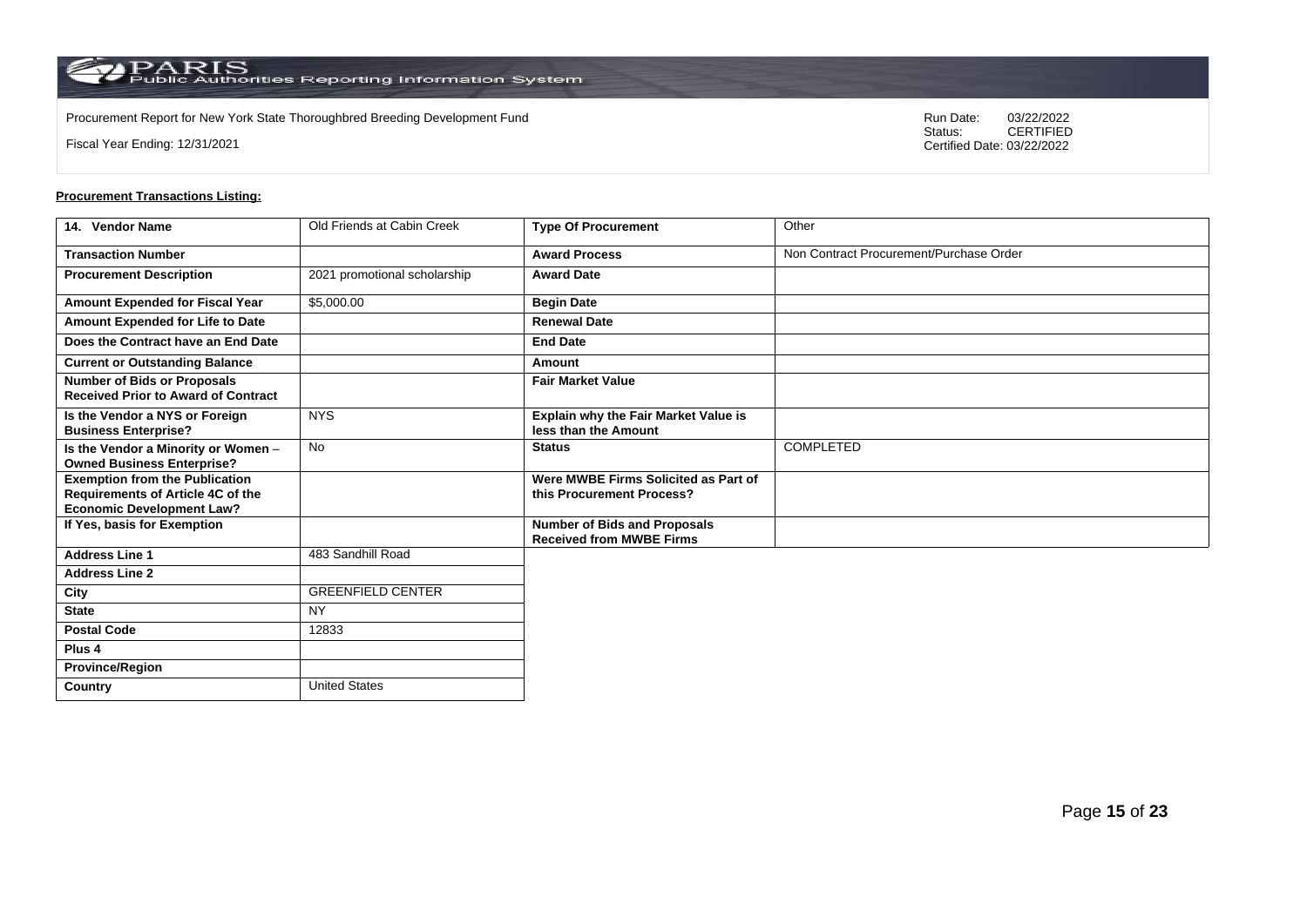Procurement Report for New York State Thoroughbred Breeding Development Fund<br>
Status:
CERTIFIED

Fiscal Year Ending: 12/31/2021

CERTIFIED Certified Date: 03/22/2022

| 15. Vendor Name                                                                  | <b>Pilot Girl Productions</b> | <b>Type Of Procurement</b>                                             | <b>Other Professional Services</b>      |
|----------------------------------------------------------------------------------|-------------------------------|------------------------------------------------------------------------|-----------------------------------------|
| <b>Transaction Number</b>                                                        |                               | <b>Award Process</b>                                                   | Non Contract Procurement/Purchase Order |
| <b>Procurement Description</b>                                                   | video production              | <b>Award Date</b>                                                      |                                         |
| Amount Expended for Fiscal Year                                                  | \$6,594.72                    | <b>Begin Date</b>                                                      |                                         |
| Amount Expended for Life to Date                                                 |                               | <b>Renewal Date</b>                                                    |                                         |
| Does the Contract have an End Date                                               |                               | <b>End Date</b>                                                        |                                         |
| <b>Current or Outstanding Balance</b>                                            |                               | Amount                                                                 |                                         |
| <b>Number of Bids or Proposals</b><br><b>Received Prior to Award of Contract</b> |                               | <b>Fair Market Value</b>                                               |                                         |
| Is the Vendor a NYS or Foreign<br><b>Business Enterprise?</b>                    | <b>NYS</b>                    | Explain why the Fair Market Value is<br>less than the Amount           |                                         |
| Is the Vendor a Minority or Women -<br><b>Owned Business Enterprise?</b>         | Yes                           | <b>Status</b>                                                          | <b>COMPLETED</b>                        |
| <b>Exemption from the Publication</b><br>Requirements of Article 4C of the       |                               | Were MWBE Firms Solicited as Part of<br>this Procurement Process?      |                                         |
| <b>Economic Development Law?</b>                                                 |                               |                                                                        |                                         |
| If Yes, basis for Exemption                                                      |                               | <b>Number of Bids and Proposals</b><br><b>Received from MWBE Firms</b> |                                         |
| <b>Address Line 1</b>                                                            | 56 Silver Creek Drive         |                                                                        |                                         |
| <b>Address Line 2</b>                                                            |                               |                                                                        |                                         |
| City                                                                             | <b>SELKIRK</b>                |                                                                        |                                         |
| <b>State</b>                                                                     | <b>NY</b>                     |                                                                        |                                         |
| <b>Postal Code</b>                                                               | 12158                         |                                                                        |                                         |
| Plus 4                                                                           |                               |                                                                        |                                         |
| <b>Province/Region</b>                                                           |                               |                                                                        |                                         |
| Country                                                                          | <b>United States</b>          |                                                                        |                                         |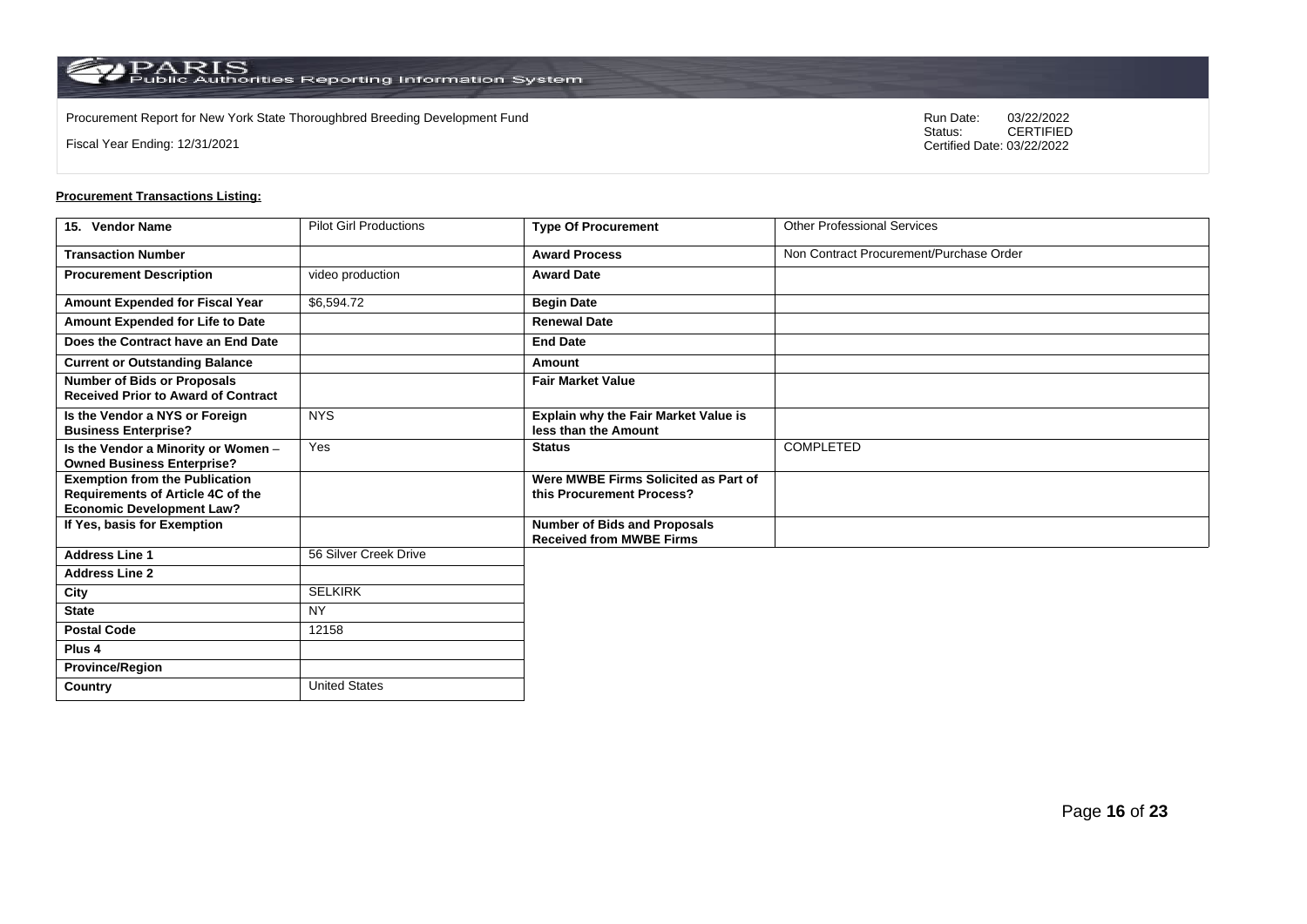Procurement Report for New York State Thoroughbred Breeding Development Fund<br>
Status:
CERTIFIED

Fiscal Year Ending: 12/31/2021

CERTIFIED Certified Date: 03/22/2022

| 16. Vendor Name                                                                                                | ReRun, Inc.                  | <b>Type Of Procurement</b>                                             | Other                                   |
|----------------------------------------------------------------------------------------------------------------|------------------------------|------------------------------------------------------------------------|-----------------------------------------|
| <b>Transaction Number</b>                                                                                      |                              | <b>Award Process</b>                                                   | Non Contract Procurement/Purchase Order |
| <b>Procurement Description</b>                                                                                 | 2021 promotional sponsorship | <b>Award Date</b>                                                      |                                         |
| Amount Expended for Fiscal Year                                                                                | \$30,000.00                  | <b>Begin Date</b>                                                      |                                         |
| Amount Expended for Life to Date                                                                               |                              | <b>Renewal Date</b>                                                    |                                         |
| Does the Contract have an End Date                                                                             |                              | <b>End Date</b>                                                        |                                         |
| <b>Current or Outstanding Balance</b>                                                                          |                              | <b>Amount</b>                                                          |                                         |
| <b>Number of Bids or Proposals</b><br><b>Received Prior to Award of Contract</b>                               |                              | <b>Fair Market Value</b>                                               |                                         |
| Is the Vendor a NYS or Foreign<br><b>Business Enterprise?</b>                                                  | <b>NYS</b>                   | Explain why the Fair Market Value is<br>less than the Amount           |                                         |
| Is the Vendor a Minority or Women -<br><b>Owned Business Enterprise?</b>                                       | No                           | <b>Status</b>                                                          | COMPLETED                               |
| <b>Exemption from the Publication</b><br>Requirements of Article 4C of the<br><b>Economic Development Law?</b> |                              | Were MWBE Firms Solicited as Part of<br>this Procurement Process?      |                                         |
| If Yes, basis for Exemption                                                                                    |                              | <b>Number of Bids and Proposals</b><br><b>Received from MWBE Firms</b> |                                         |
| <b>Address Line 1</b>                                                                                          | 236A Waters Rd               |                                                                        |                                         |
| <b>Address Line 2</b>                                                                                          |                              |                                                                        |                                         |
| City                                                                                                           | <b>EAST GREENBUSH</b>        |                                                                        |                                         |
| <b>State</b>                                                                                                   | <b>NY</b>                    |                                                                        |                                         |
| <b>Postal Code</b>                                                                                             | 12061                        |                                                                        |                                         |
| Plus 4                                                                                                         |                              |                                                                        |                                         |
| <b>Province/Region</b>                                                                                         |                              |                                                                        |                                         |
| Country                                                                                                        | <b>United States</b>         |                                                                        |                                         |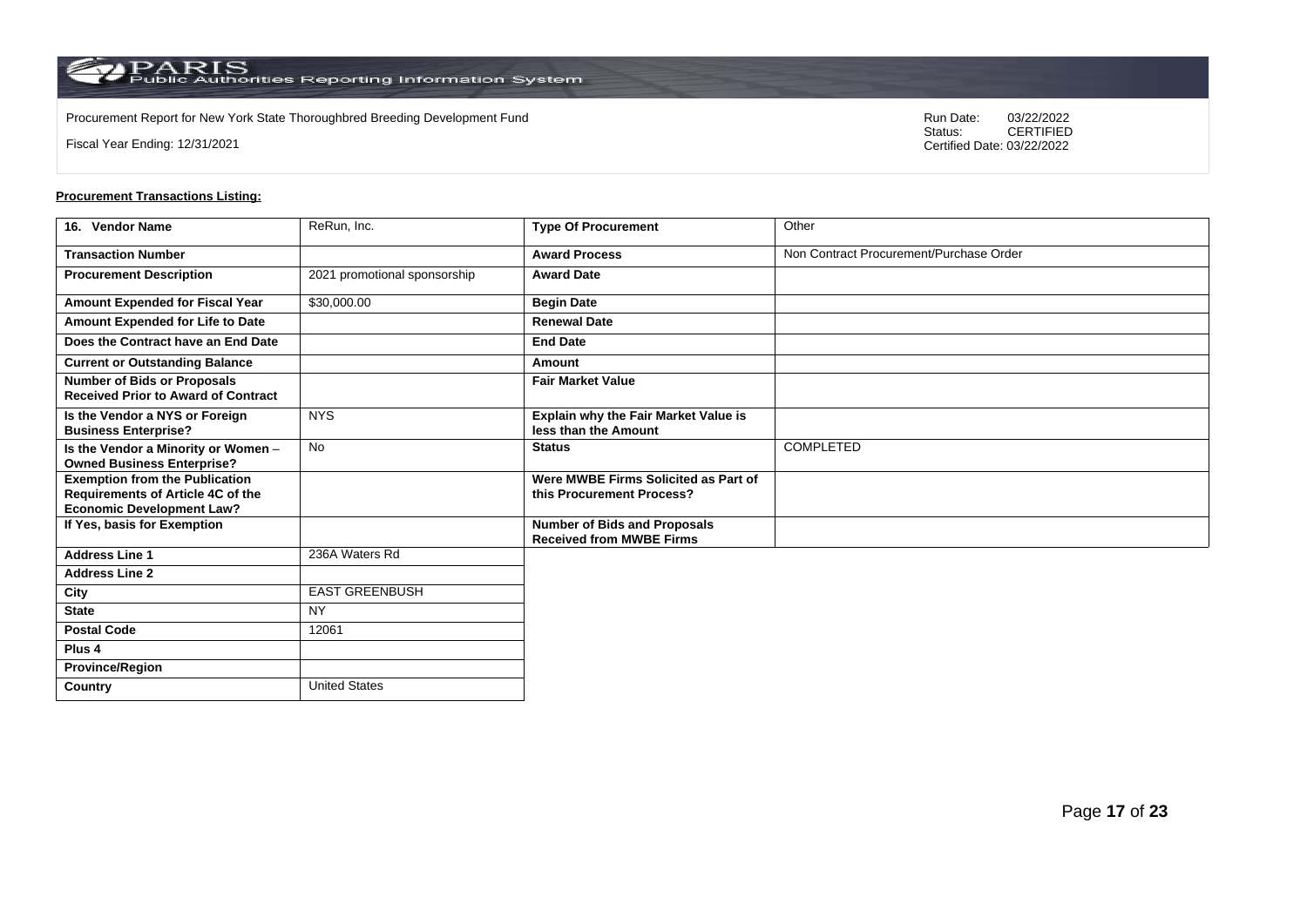Procurement Report for New York State Thoroughbred Breeding Development Fund<br>
Status:
CERTIFIED

Fiscal Year Ending: 12/31/2021

CERTIFIED Certified Date: 03/22/2022

| 17. Vendor Name                                                                                                | Second Chance Thoroughbreeds, Inc | <b>Type Of Procurement</b>                                        | Other                                   |
|----------------------------------------------------------------------------------------------------------------|-----------------------------------|-------------------------------------------------------------------|-----------------------------------------|
| <b>Transaction Number</b>                                                                                      |                                   | <b>Award Process</b>                                              | Non Contract Procurement/Purchase Order |
| <b>Procurement Description</b>                                                                                 | 2021 promotional scholarship      | <b>Award Date</b>                                                 |                                         |
| Amount Expended for Fiscal Year                                                                                | \$5,000.00                        | <b>Begin Date</b>                                                 |                                         |
| Amount Expended for Life to Date                                                                               |                                   | <b>Renewal Date</b>                                               |                                         |
| Does the Contract have an End Date                                                                             |                                   | <b>End Date</b>                                                   |                                         |
| <b>Current or Outstanding Balance</b>                                                                          |                                   | Amount                                                            |                                         |
| <b>Number of Bids or Proposals</b><br><b>Received Prior to Award of Contract</b>                               |                                   | <b>Fair Market Value</b>                                          |                                         |
| Is the Vendor a NYS or Foreign<br><b>Business Enterprise?</b>                                                  | <b>NYS</b>                        | Explain why the Fair Market Value is<br>less than the Amount      |                                         |
| Is the Vendor a Minority or Women -<br><b>Owned Business Enterprise?</b>                                       | No                                | <b>Status</b>                                                     | COMPLETED                               |
| <b>Exemption from the Publication</b><br>Requirements of Article 4C of the<br><b>Economic Development Law?</b> |                                   | Were MWBE Firms Solicited as Part of<br>this Procurement Process? |                                         |
| If Yes, basis for Exemption                                                                                    |                                   | Number of Bids and Proposals<br><b>Received from MWBE Firms</b>   |                                         |
| <b>Address Line 1</b>                                                                                          | 121 Dawson Hill Road              |                                                                   |                                         |
| <b>Address Line 2</b>                                                                                          |                                   |                                                                   |                                         |
| City                                                                                                           | <b>SPENCER</b>                    |                                                                   |                                         |
| <b>State</b>                                                                                                   | <b>NY</b>                         |                                                                   |                                         |
| <b>Postal Code</b>                                                                                             | 14883                             |                                                                   |                                         |
| Plus 4                                                                                                         |                                   |                                                                   |                                         |
| <b>Province/Region</b>                                                                                         |                                   |                                                                   |                                         |
| Country                                                                                                        | <b>United States</b>              |                                                                   |                                         |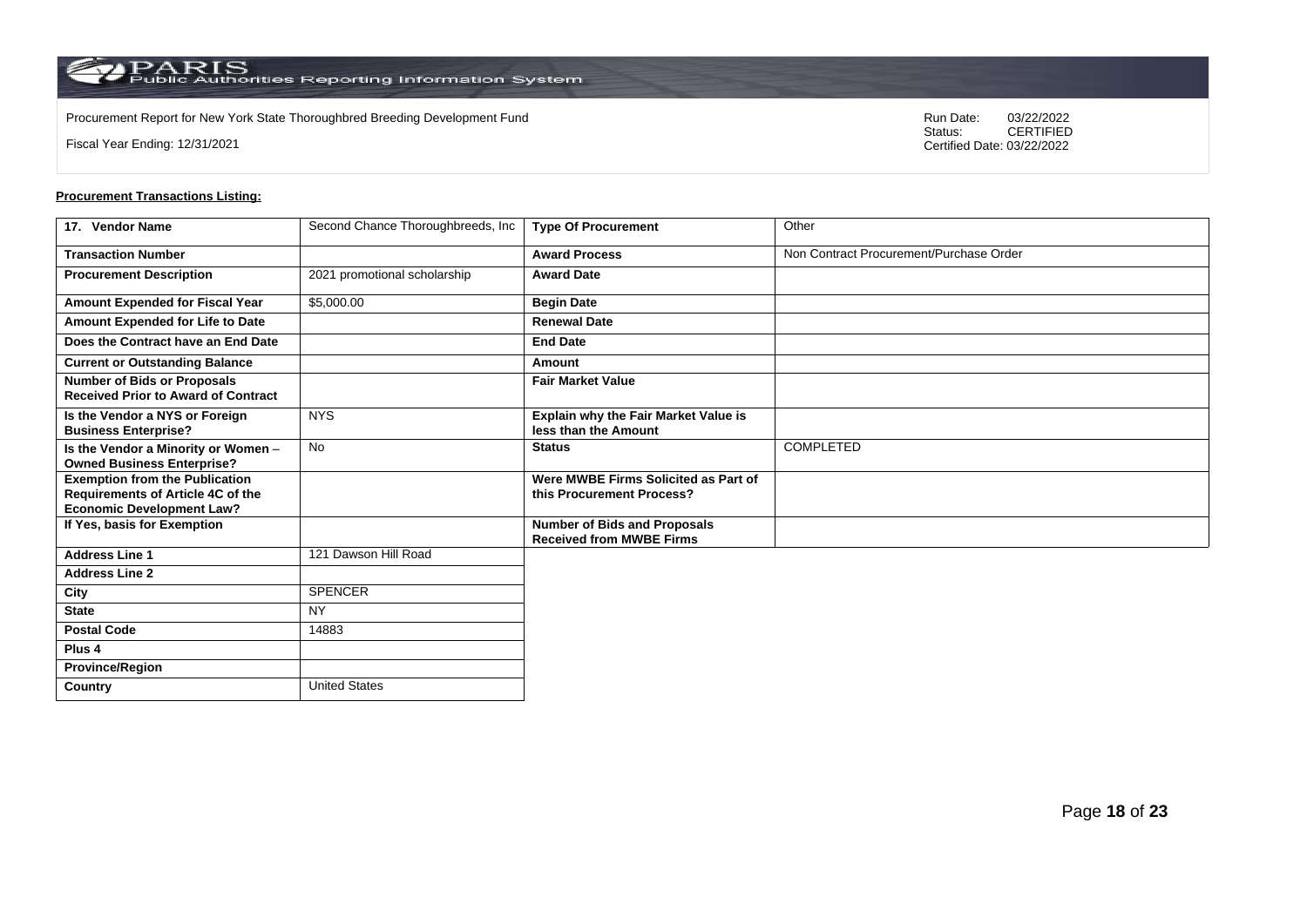Procurement Report for New York State Thoroughbred Breeding Development Fund<br>
Status:
CERTIFIED

Fiscal Year Ending: 12/31/2021

CERTIFIED Certified Date: 03/22/2022

#### **Procurement Transactions Listing:**

| 18. Vendor Name                                                                                                | Tech II                                | <b>Type Of Procurement</b>                                             | Technology - Consulting/Development or Support |
|----------------------------------------------------------------------------------------------------------------|----------------------------------------|------------------------------------------------------------------------|------------------------------------------------|
| <b>Transaction Number</b>                                                                                      |                                        | <b>Award Process</b>                                                   | Authority Contract - Competitive Bid           |
| <b>Procurement Description</b>                                                                                 | computer/IT maintenance and<br>support | <b>Award Date</b>                                                      | 01/01/22                                       |
| Amount Expended for Fiscal Year                                                                                | \$12,277.95                            | <b>Begin Date</b>                                                      | 01/01/22                                       |
| Amount Expended for Life to Date                                                                               | \$69,741.95                            | <b>Renewal Date</b>                                                    |                                                |
| Does the Contract have an End Date                                                                             |                                        | <b>End Date</b>                                                        | 12/31/26                                       |
| <b>Current or Outstanding Balance</b>                                                                          | \$0.00                                 | Amount                                                                 | \$12,277.95                                    |
| <b>Number of Bids or Proposals</b><br><b>Received Prior to Award of Contract</b>                               |                                        | <b>Fair Market Value</b>                                               |                                                |
| Is the Vendor a NYS or Foreign<br><b>Business Enterprise?</b>                                                  | <b>NYS</b>                             | Explain why the Fair Market Value is<br>less than the Amount           |                                                |
| Is the Vendor a Minority or Women -<br><b>Owned Business Enterprise?</b>                                       | <b>No</b>                              | <b>Status</b>                                                          | COMPLETED                                      |
| <b>Exemption from the Publication</b><br>Requirements of Article 4C of the<br><b>Economic Development Law?</b> | <b>No</b>                              | Were MWBE Firms Solicited as Part of<br>this Procurement Process?      | Yes                                            |
| If Yes, basis for Exemption                                                                                    |                                        | <b>Number of Bids and Proposals</b><br><b>Received from MWBE Firms</b> | $\mathbf 0$                                    |
| <b>Address Line 1</b>                                                                                          | 4289 Route 50                          |                                                                        |                                                |
| <b>Address Line 2</b>                                                                                          |                                        |                                                                        |                                                |
| City                                                                                                           | SARATOGA SPRINGS                       |                                                                        |                                                |
| <b>State</b>                                                                                                   | <b>NY</b>                              |                                                                        |                                                |
| <b>Postal Code</b>                                                                                             | 12866                                  |                                                                        |                                                |
| Plus <sub>4</sub>                                                                                              |                                        |                                                                        |                                                |
| <b>Province/Region</b>                                                                                         |                                        |                                                                        |                                                |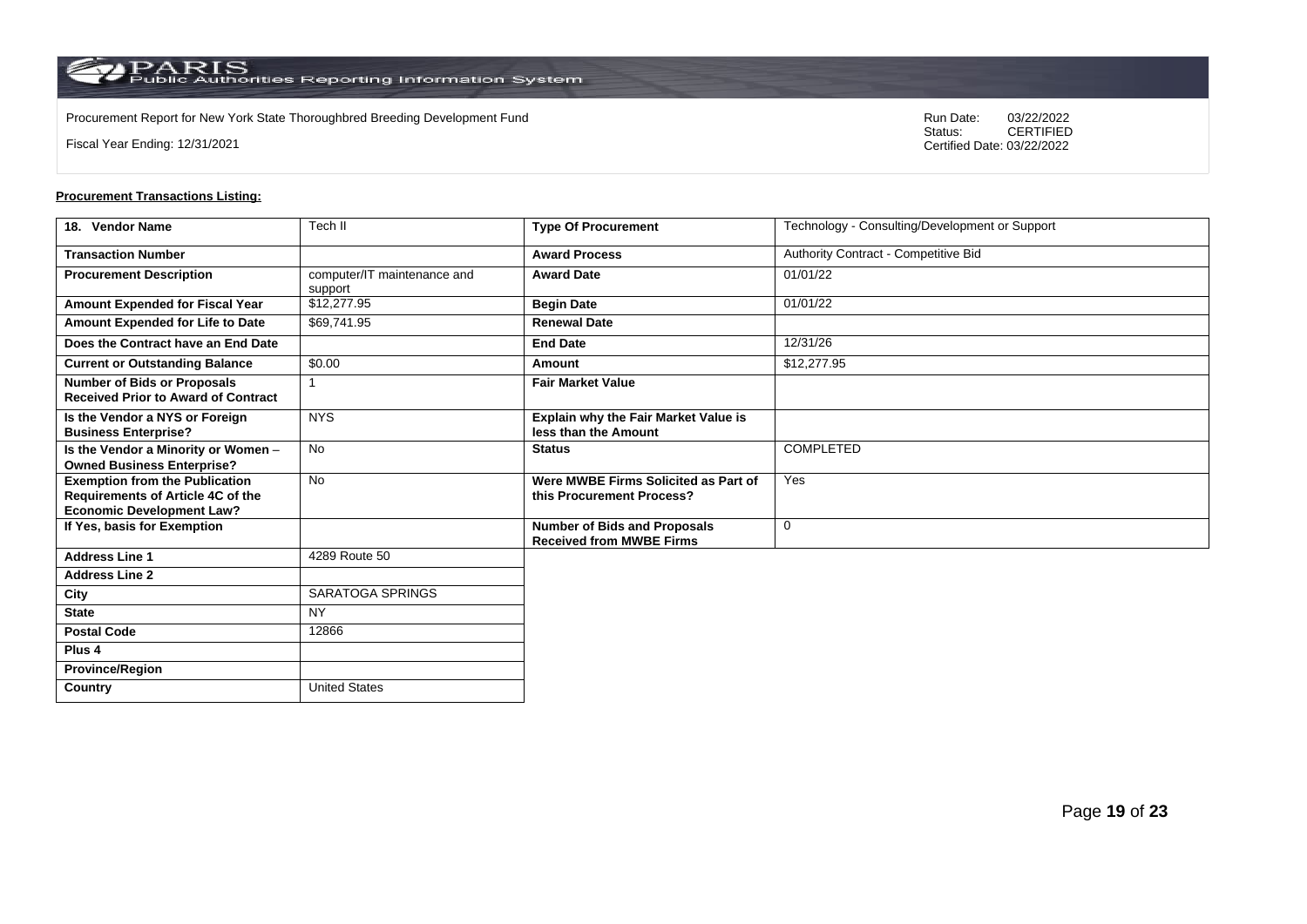Procurement Report for New York State Thoroughbred Breeding Development Fund<br>
Status:
CERTIFIED

Fiscal Year Ending: 12/31/2021

CERTIFIED Certified Date: 03/22/2022

#### **Procurement Transactions Listing:**

| 19. Vendor Name                                                                                                | The Hartford Insurance Co.      | <b>Type Of Procurement</b>                                             | Other                                   |
|----------------------------------------------------------------------------------------------------------------|---------------------------------|------------------------------------------------------------------------|-----------------------------------------|
| <b>Transaction Number</b>                                                                                      |                                 | <b>Award Process</b>                                                   | Non Contract Procurement/Purchase Order |
| <b>Procurement Description</b>                                                                                 | worker's compensation insurance | <b>Award Date</b>                                                      |                                         |
| Amount Expended for Fiscal Year                                                                                | \$6,002.00                      | <b>Begin Date</b>                                                      |                                         |
| Amount Expended for Life to Date                                                                               |                                 | <b>Renewal Date</b>                                                    |                                         |
| Does the Contract have an End Date                                                                             |                                 | <b>End Date</b>                                                        |                                         |
| <b>Current or Outstanding Balance</b>                                                                          |                                 | Amount                                                                 |                                         |
| <b>Number of Bids or Proposals</b><br><b>Received Prior to Award of Contract</b>                               |                                 | <b>Fair Market Value</b>                                               |                                         |
| Is the Vendor a NYS or Foreign<br><b>Business Enterprise?</b>                                                  |                                 | Explain why the Fair Market Value is<br>less than the Amount           |                                         |
| Is the Vendor a Minority or Women -<br><b>Owned Business Enterprise?</b>                                       | No                              | <b>Status</b>                                                          | <b>OPEN</b>                             |
| <b>Exemption from the Publication</b><br>Requirements of Article 4C of the<br><b>Economic Development Law?</b> |                                 | Were MWBE Firms Solicited as Part of<br>this Procurement Process?      |                                         |
| If Yes, basis for Exemption                                                                                    |                                 | <b>Number of Bids and Proposals</b><br><b>Received from MWBE Firms</b> |                                         |
| <b>Address Line 1</b>                                                                                          | PO Box 660916                   |                                                                        |                                         |
| <b>Address Line 2</b>                                                                                          |                                 |                                                                        |                                         |
| City                                                                                                           | <b>DALLAS</b>                   |                                                                        |                                         |
| <b>State</b>                                                                                                   | <b>TX</b>                       |                                                                        |                                         |
| <b>Postal Code</b>                                                                                             | 75266                           |                                                                        |                                         |
| Plus <sub>4</sub>                                                                                              |                                 |                                                                        |                                         |
| <b>Province/Region</b>                                                                                         |                                 |                                                                        |                                         |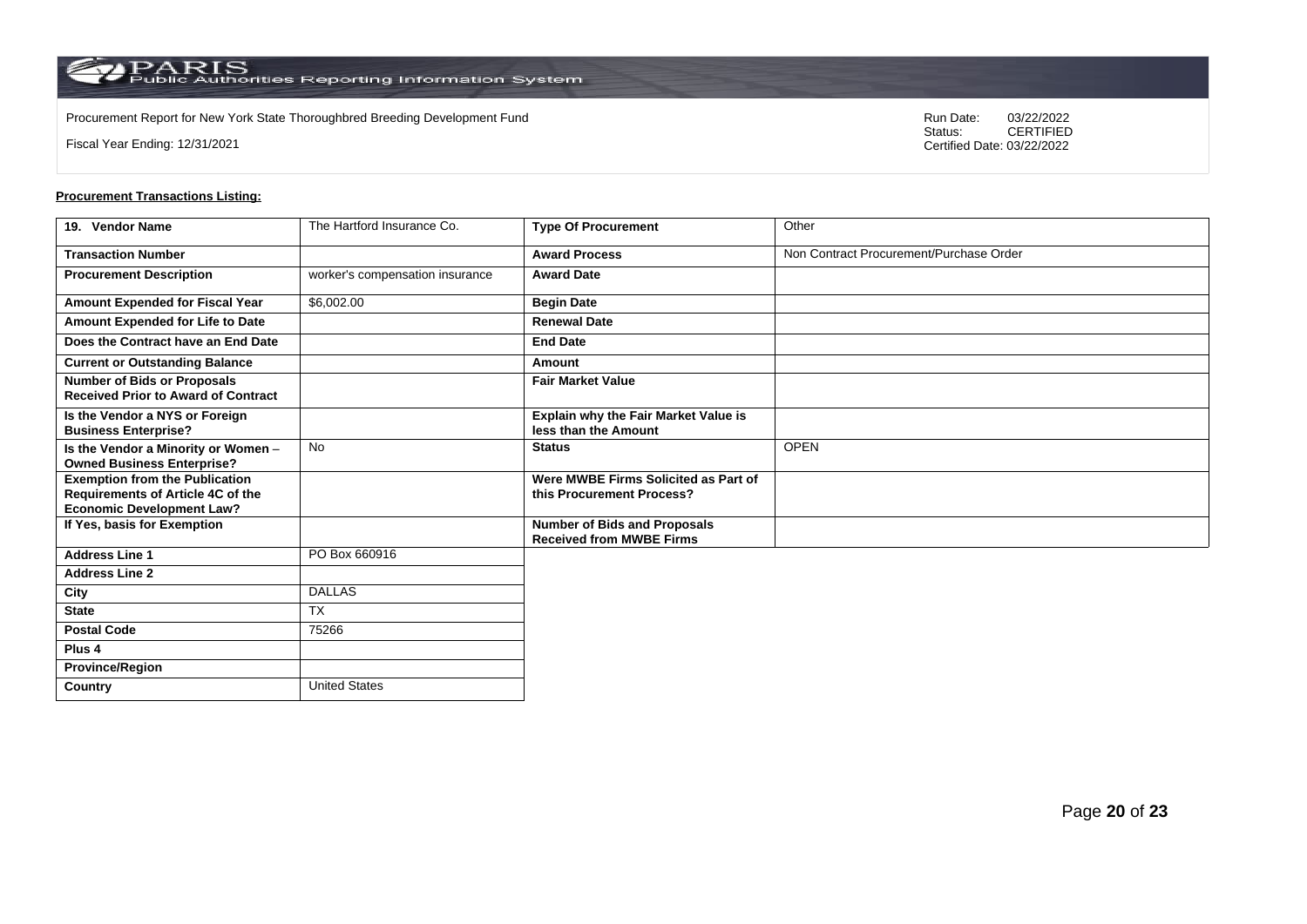Procurement Report for New York State Thoroughbred Breeding Development Fund<br>
Status:
CERTIFIED

Fiscal Year Ending: 12/31/2021

CERTIFIED Certified Date: 03/22/2022

# **Procurement Transactions Listing:**

| 20. Vendor Name                                                                                                | The New York Racing Association, | <b>Type Of Procurement</b>                                        | Other                                    |
|----------------------------------------------------------------------------------------------------------------|----------------------------------|-------------------------------------------------------------------|------------------------------------------|
|                                                                                                                | <b>Inc</b>                       |                                                                   |                                          |
| <b>Transaction Number</b>                                                                                      |                                  | <b>Award Process</b>                                              | Authority Contract - Non-Competitive Bid |
| <b>Procurement Description</b>                                                                                 | Sponsorship                      | <b>Award Date</b>                                                 | 01/01/21                                 |
| Amount Expended for Fiscal Year                                                                                | \$70,000.00                      | <b>Begin Date</b>                                                 | 01/01/21                                 |
| Amount Expended for Life to Date                                                                               | \$70,000.00                      | <b>Renewal Date</b>                                               | 01/01/22                                 |
| Does the Contract have an End Date                                                                             |                                  | <b>End Date</b>                                                   | 12/31/21                                 |
| <b>Current or Outstanding Balance</b>                                                                          | \$0.00                           | Amount                                                            | \$70,000.00                              |
| <b>Number of Bids or Proposals</b><br><b>Received Prior to Award of Contract</b>                               |                                  | <b>Fair Market Value</b>                                          | \$70,000.00                              |
| Is the Vendor a NYS or Foreign<br><b>Business Enterprise?</b>                                                  | <b>NYS</b>                       | Explain why the Fair Market Value is<br>less than the Amount      |                                          |
| Is the Vendor a Minority or Women -<br><b>Owned Business Enterprise?</b>                                       | <b>No</b>                        | <b>Status</b>                                                     | <b>COMPLETED</b>                         |
| <b>Exemption from the Publication</b><br>Requirements of Article 4C of the<br><b>Economic Development Law?</b> |                                  | Were MWBE Firms Solicited as Part of<br>this Procurement Process? | <b>No</b>                                |
| If Yes, basis for Exemption                                                                                    |                                  | Number of Bids and Proposals<br><b>Received from MWBE Firms</b>   |                                          |
| <b>Address Line 1</b>                                                                                          | PO Box 90                        |                                                                   |                                          |
| <b>Address Line 2</b>                                                                                          |                                  |                                                                   |                                          |
| City                                                                                                           | <b>JAMAICA</b>                   |                                                                   |                                          |
| <b>State</b>                                                                                                   | <b>NY</b>                        |                                                                   |                                          |
| <b>Postal Code</b>                                                                                             | 11417                            |                                                                   |                                          |
| Plus <sub>4</sub>                                                                                              |                                  |                                                                   |                                          |
| <b>Province/Region</b>                                                                                         |                                  |                                                                   |                                          |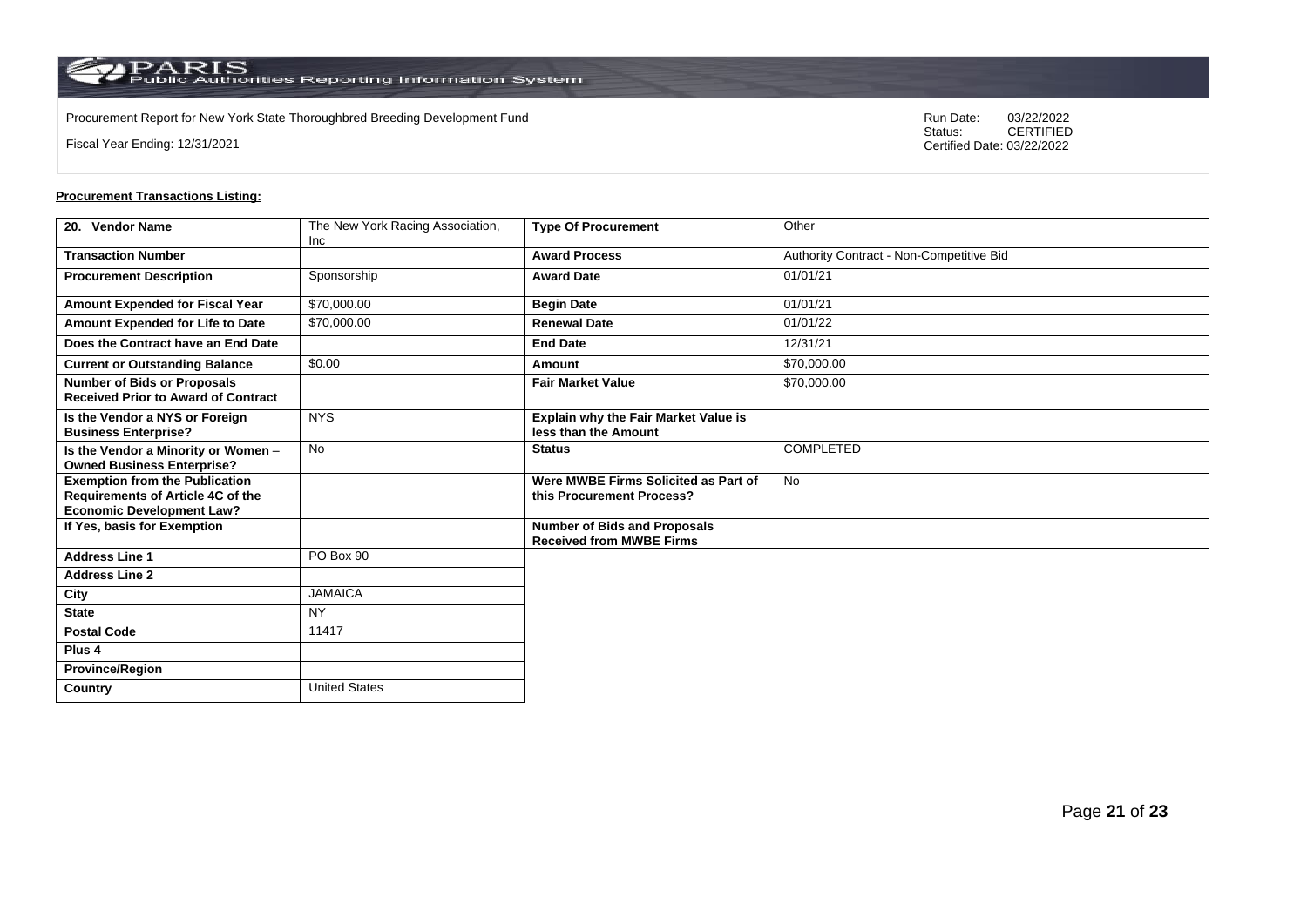Procurement Report for New York State Thoroughbred Breeding Development Fund<br>
Status:
CERTIFIED

Fiscal Year Ending: 12/31/2021

CERTIFIED Certified Date: 03/22/2022

#### **Procurement Transactions Listing:**

| 21. Vendor Name                                                                                                | <b>Thoroughbred Daily News</b> | <b>Type Of Procurement</b>                                             | Other                                   |
|----------------------------------------------------------------------------------------------------------------|--------------------------------|------------------------------------------------------------------------|-----------------------------------------|
| <b>Transaction Number</b>                                                                                      |                                | <b>Award Process</b>                                                   | Non Contract Procurement/Purchase Order |
| <b>Procurement Description</b>                                                                                 | advertising                    | <b>Award Date</b>                                                      |                                         |
| <b>Amount Expended for Fiscal Year</b>                                                                         | \$5,790.00                     | <b>Begin Date</b>                                                      |                                         |
| Amount Expended for Life to Date                                                                               |                                | <b>Renewal Date</b>                                                    |                                         |
| Does the Contract have an End Date                                                                             |                                | <b>End Date</b>                                                        |                                         |
| <b>Current or Outstanding Balance</b>                                                                          |                                | Amount                                                                 |                                         |
| <b>Number of Bids or Proposals</b><br><b>Received Prior to Award of Contract</b>                               |                                | <b>Fair Market Value</b>                                               |                                         |
| Is the Vendor a NYS or Foreign<br><b>Business Enterprise?</b>                                                  |                                | <b>Explain why the Fair Market Value is</b><br>less than the Amount    |                                         |
| Is the Vendor a Minority or Women -<br><b>Owned Business Enterprise?</b>                                       | No                             | <b>Status</b>                                                          | COMPLETED                               |
| <b>Exemption from the Publication</b><br>Requirements of Article 4C of the<br><b>Economic Development Law?</b> |                                | Were MWBE Firms Solicited as Part of<br>this Procurement Process?      |                                         |
| If Yes, basis for Exemption                                                                                    |                                | <b>Number of Bids and Proposals</b><br><b>Received from MWBE Firms</b> |                                         |
| <b>Address Line 1</b>                                                                                          | 60 Broad Street, Suite 100     |                                                                        |                                         |
| <b>Address Line 2</b>                                                                                          |                                |                                                                        |                                         |
| City                                                                                                           | <b>RED BANK</b>                |                                                                        |                                         |
| <b>State</b>                                                                                                   | <b>NJ</b>                      |                                                                        |                                         |
| <b>Postal Code</b>                                                                                             | 07701                          |                                                                        |                                         |
| Plus <sub>4</sub>                                                                                              |                                |                                                                        |                                         |
| <b>Province/Region</b>                                                                                         |                                |                                                                        |                                         |